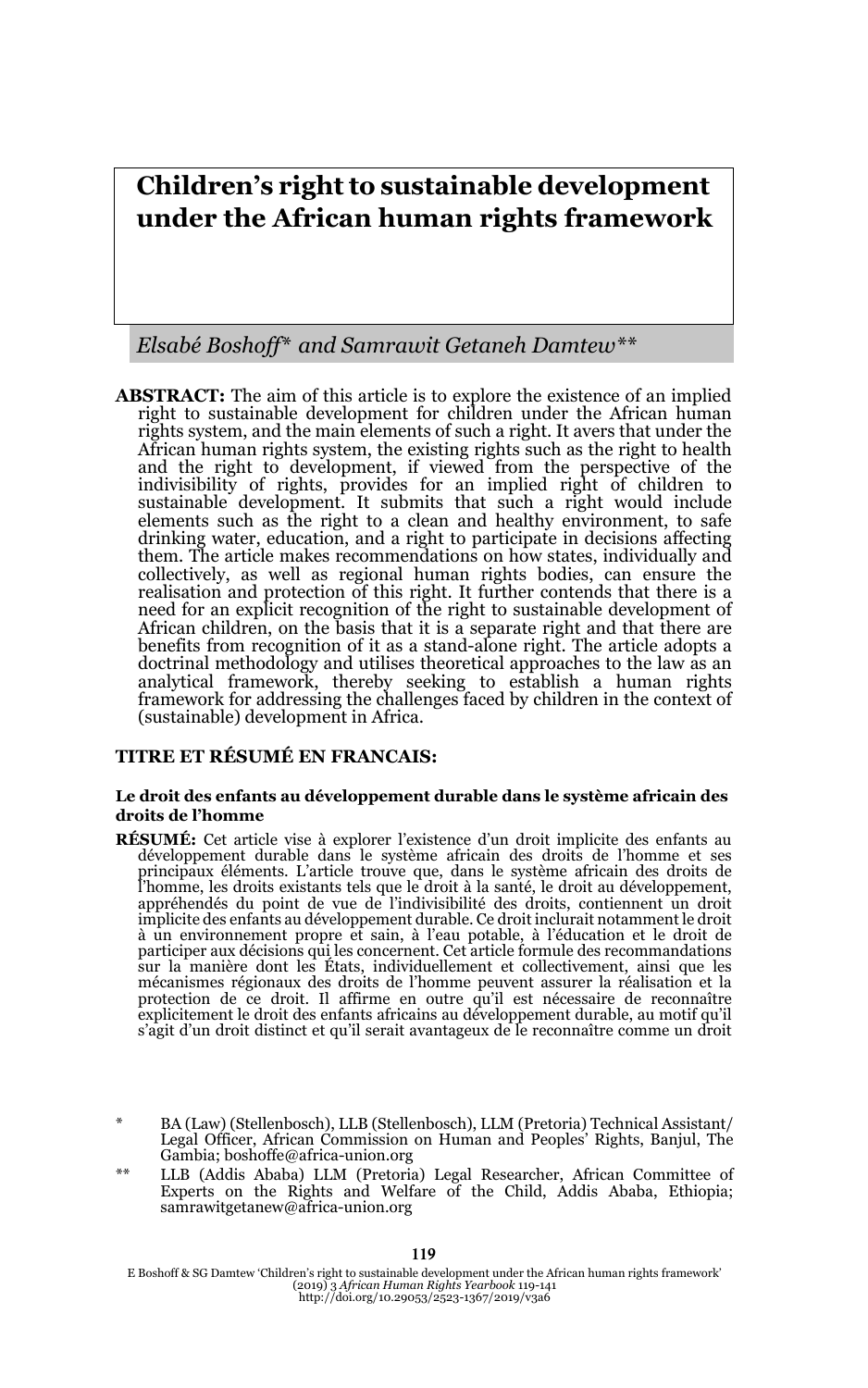#### 120 *Boshoff & Damtew/Children's right to sustainable development*

autonome. L'article utilise une approche doctrinale et théorique du droit comme cadre d'analyse, cherchant ainsi à développer un cadre normatif en droits de l'homme pour relever les défis auxquels les enfants sont confrontés en matière de développement (durable) en Afrique.

**KEY WORDS:** sustainable development, right to development, children's rights, African Charter on the Rights and Welfare of the Child, climate change

#### **CONTENT:**

| $\mathbf{1}$   |                                                                        |  |
|----------------|------------------------------------------------------------------------|--|
| $\overline{2}$ |                                                                        |  |
| 3              |                                                                        |  |
| $\overline{4}$ |                                                                        |  |
|                | 4.1                                                                    |  |
|                | 4.2                                                                    |  |
|                | Developments towards the protection of the right to sustainable<br>4.3 |  |
|                |                                                                        |  |
| 5              |                                                                        |  |
| 6              |                                                                        |  |
|                |                                                                        |  |

## **1 INTRODUCTION**

Since the middle of the 20th century there has been a growing awareness that the actions of humans have the ability to impact and irrevocably change the environment – through loss of biodiversity, environmental pollution, deforestation and desertification – and even impact the earth's climate.<sup>1</sup> The current geological age is sometimes referred to as the 'anthropocene', the age of humankind, where no aspect of the environment remains untouched by human actions.<sup>2</sup> The awareness of the power that we wield over the survival of a world that is habitable for humans has increasingly led to a call for a fundamental change in how we view our place in the world. Some of the earliest works published in this regard include *A sand county almanac*, 1949,3 and *Silent spring*, 1962,4 which deal with the adverse impacts of human activity on the environment and the possibility of a responsible relationship between people and the land they inhabit.

The first major action that was taken at the global level to address the challenges of the anthropocene head-on, was the adoption of the Brundtland Commission's Report of 1987, which for the first time articulated the concept of sustainable development, as meeting 'the needs of the present without compromising the ability of future generations to meet their needs,'5 and which also placed sustainable development on the agenda of the United Nations  $(UN)$ <sup>6</sup> Since then,

- 2 OC Ruppel 'Intersections of law and cooperative global climate governance challenges in the Anthropocene', Inaugural Address at University of Stellenbosch (2013) https://scholar.sun.ac.za/handle/10019.1/5667 (accessed 20 August 2019); SL Lewis & AM Maslin 'Defining the anthropocene' (2015) 519 *Nature*.
- 3 A Leopold *A sand county almanac* (1949).
- 4 R Carson *Silent spring* (1962).

<sup>1</sup> IPCC 'Climate Change 2014: Synthesis Report' (2014) Contribution of Working Groups I, II and III to the Fifth Assessment Report of the Intergovernmental Panel on Climate Change.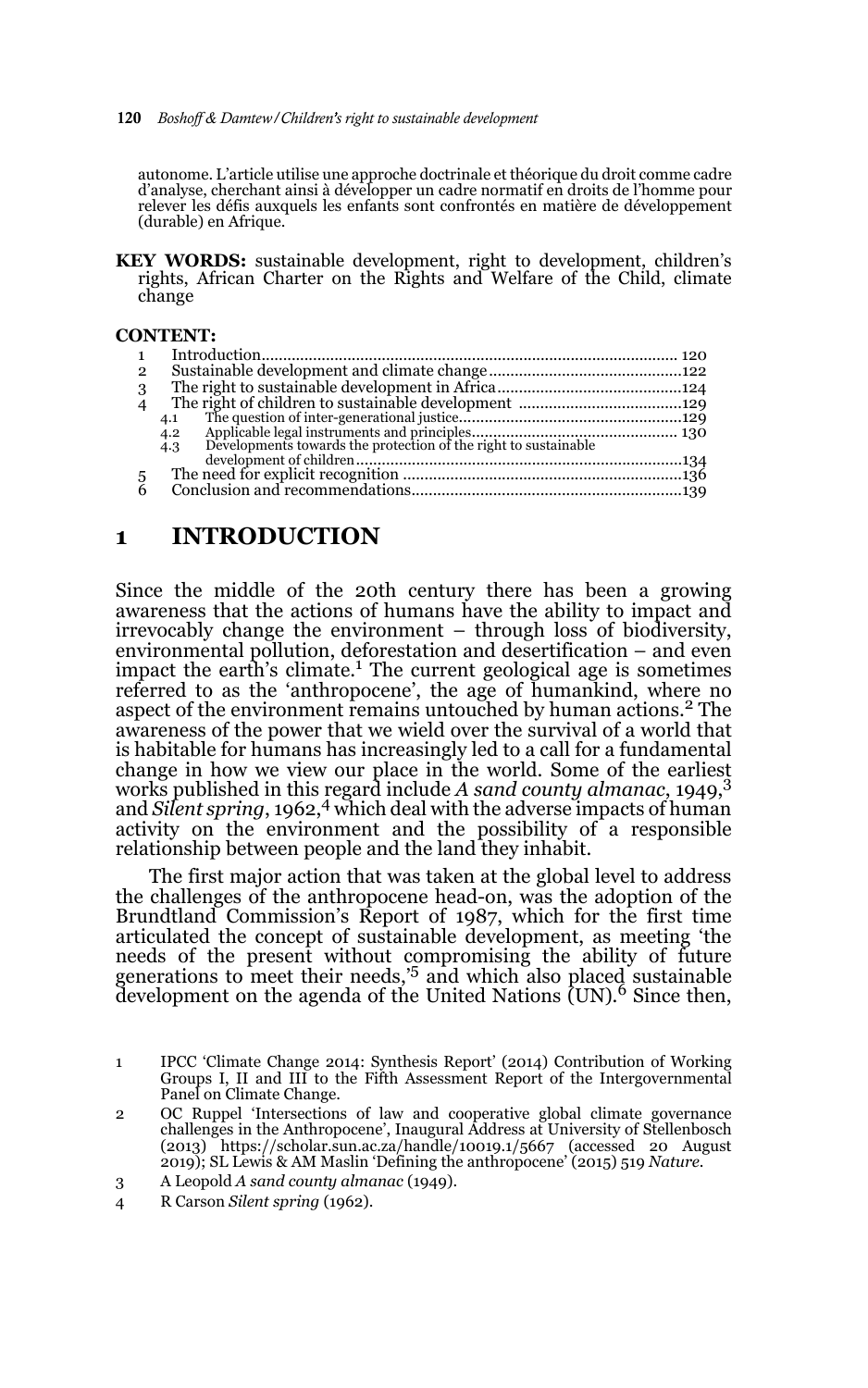the use of the concept of sustainable development has become common-place to describe economic development, which takes account of the environmental and social impacts and tries to balance the economic, environmental and social aspects. The Millennium Development Goals and its successor, the Sustainable Development Goals (SDGs) were adopted by the UN in the 21st century to give effect to sustainable development at both the international and local levels.

While sustainable development has become a commonly recognised concept it remains relatively vague.7 This indeterminateness raises some concerns from a legal perspective, as definitional uncertainties make it harder to apply and ultimately enforce a right to sustainable development.8 This article is aimed at providing some clarity on the legal basis for a children's right to sustainable development in the African context.

This article elaborates on the need for recognition of the right to sustainable development of the child in the context of Africa. It argues that the African human rights system implicitly recognises the right to sustainable development of the child and attempts an initial analysis of what this right would entail, given the specific needs and vulnerabilities of children in Africa, particularly in the face of climate change. It further argues that an explicit acknowledgement of the right to sustainable development for children in Africa is necessary to effectively protect and promote it.

- 5 GH Brundtland 'Report of the World Commission on Environment and Development: Our Common Future' (1987) United Nations General Assembly document A/42/427, 16.
- 6 J McCormick 'The origins of the world conservation strategy' (1986) 10 *Environmental Review* 177 at 178.
- 7 V Barral 'Sustainable development in international law: nature and operation of an evolutive norm' (2012) 23 *European Journal of International Law* 377, 383; HE Daly 'Toward some operational principles of sustainable development' (1990) 2 *Ecological Economics* 1; B Hopwood, M Mellor & G O'Brien 'Sustainable development: mapping different approaches' (2005) 13 *Sustainable Development* 41; M Redclift 'Sustainable development (1987–2005): an oxymoron comes of age' (2005) 13 *Sustainable Development* 216.
- 8 EE Ekon 'The legal status of sustainable development in Nigerian environmental law' (2016) 7 *Journal of Sustainable Development Law and Policy* 104 at 107. While there are no universally binding instruments which provide for a right to sustainable development, the Protocol to the African Charter on the Rights of Women in Africa provides explicitly for the right of all women to sustainable development (article 19) and it has been argued that this right could not only apply to women. Nsibirwa argues that '[t]he […] Protocol ought not to be viewed as merely advancing the rights of women, but rather as advancing the interests of<br>society in general. This is because the whole society gains if a healthy and<br>sustainable environment is attained.' (MS Nsibirwa 'A brief ana Protocol to the African Charter on Human and Peoples Rights on the Rights of Women' (2001) 1 *African Human Rights Law Journal* 49.) The authors believe that the African human rights system does acknowledge the right to sustainable development.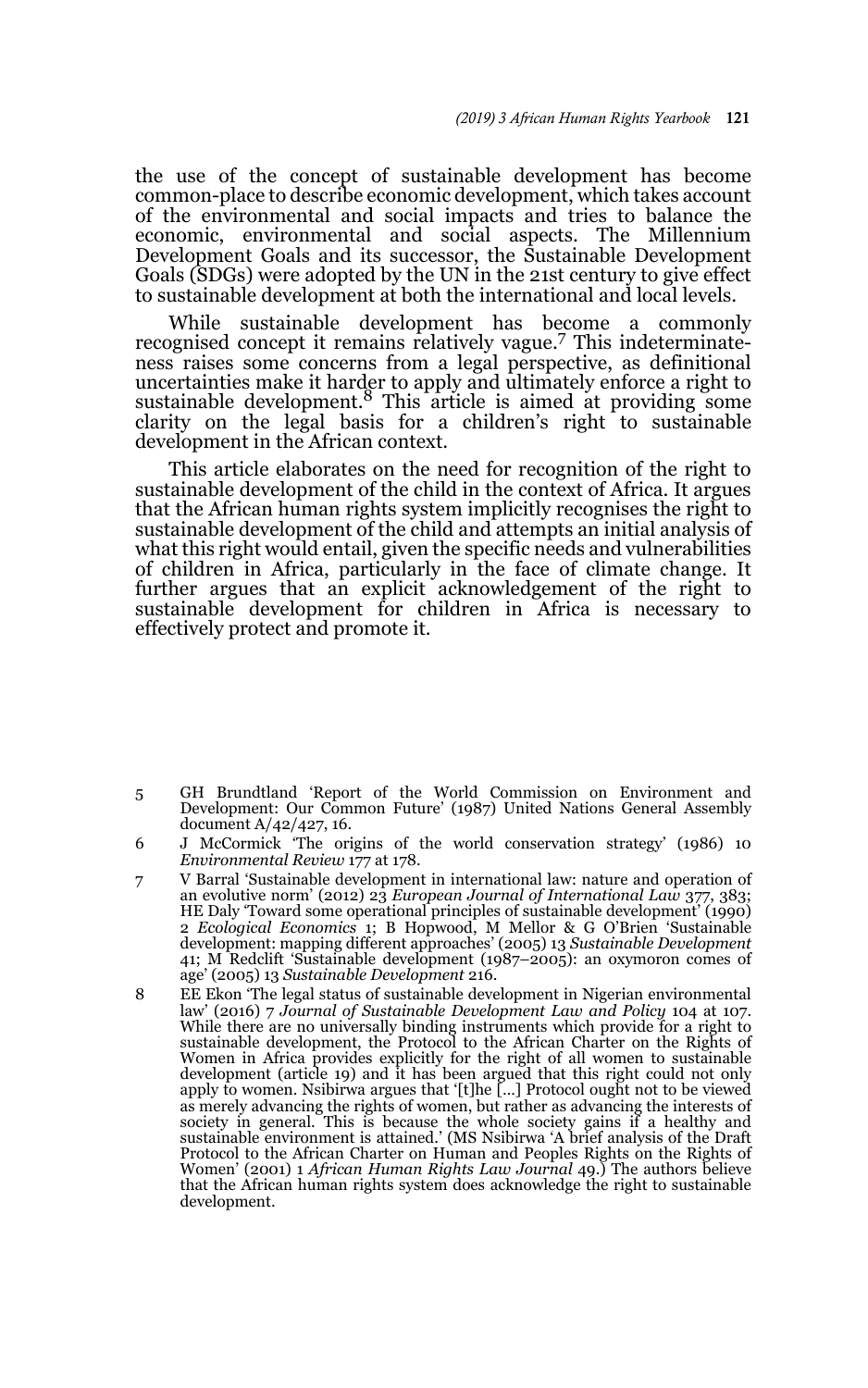## **2 SUSTAINABLE DEVELOPMENT AND CLIMATE CHANGE**

One of the biggest threats to the attainment of sustainable development across the world is climate change.<sup>9</sup> Human induced climate change is the result of increased greenhouse gasses (carbon dioxide, methane, nitrous oxide and ozone) being released through human activities, including the burning of fossil fuels, deforestation, and certain agricultural practices such as domestic livestock farming, which result in more heat being trapped into the atmosphere.<sup>10</sup> The consequences include increased and more erratic flooding and drought as rainfall patterns shift and become less predictable, a rise in sea levels as a result of melting ice in the polar regions as well as increased natural disasters, biodiversity destruction and spread of disease resulting from warming temperatures on land and sea.

While no nation can escape the adverse consequences of climate change, developed countries are better prepared to deal with the adverse consequences, because of better infrastructure, financial safety nets and technological advancements, which together increase their resilience.<sup>11</sup> However, in developing countries, the consequences of climate change are much more dire, because of a lack of the infrastructure and technology which would enable them to 'bounce back' after suffering from drought, for example, as well as the relatively low investment in adaptation as opposed to mitigation and low global investment in adaptation of the African continent.<sup>12</sup>

- 9 JC Dernbach & F Cheever 'Sustainable development and its discontents' (2015) 4 *Transnational Environmental Law* 247, 252; J Pinkse & A Kolk 'Addressing the climate change-sustainable development nexus: addressing the role of multistakeholder partnerships' (2012) 5 *Business & Society 176* at 177;<br>M Munasinghe *Analysing the nexus of sustainable development and climate<br><i>change: an overview* http://www.oecd.org/env/cc/2510070.pdf (accessed 25 October 2018), 15.
- 10 The Inter-governmental Panel on Climate Change, the most authoritative body on climate science in its Fifth Assessment Report found that it is beyond reasonable doubt that climate change is taking place and that there is a 95% chance that it is as a result of human activities. IPCC 'Climate Change 2014: Synthesis Report' (2014) *Contribution of Working Groups I, II and III to the Fifth Assessment Report of the Intergovernmental Panel on Climate Change*.
- 11 The World Bank 'Building resilience integrating climate and disaster risk into development: the World Bank Group experience' (2013) 35. https://www. worldbank.org/content/dam/Worldbank/document/SDN/Full\_Report\_Building \_Resilience\_Integrating\_Climate\_Disaster\_Risk\_Development.pdf (accessed 11 November 2019).
- 12 J Reinl 'Investments to Cushion African Countries against Climate Shocks Not Enough' 27 September 2019 *Inter Press Service*, http://www.ipsnews.net/2019/ 09/investments-cushion-african-countries-climate-shocks-not-enough/ (accessed 11 November 2019); see also UNEP, AMCEN and Climate Analytics, 'Africa's Adaptation Gap: Climate-change impacts, adaptation challenges and costs for Africa' (2013) https://climateanalytics.org/media/schaeffer\_et\_al\_ 2013\_africao \_s\_a\_daptation\_gap\_technical\_report.pdf (accessed 11 November 2019).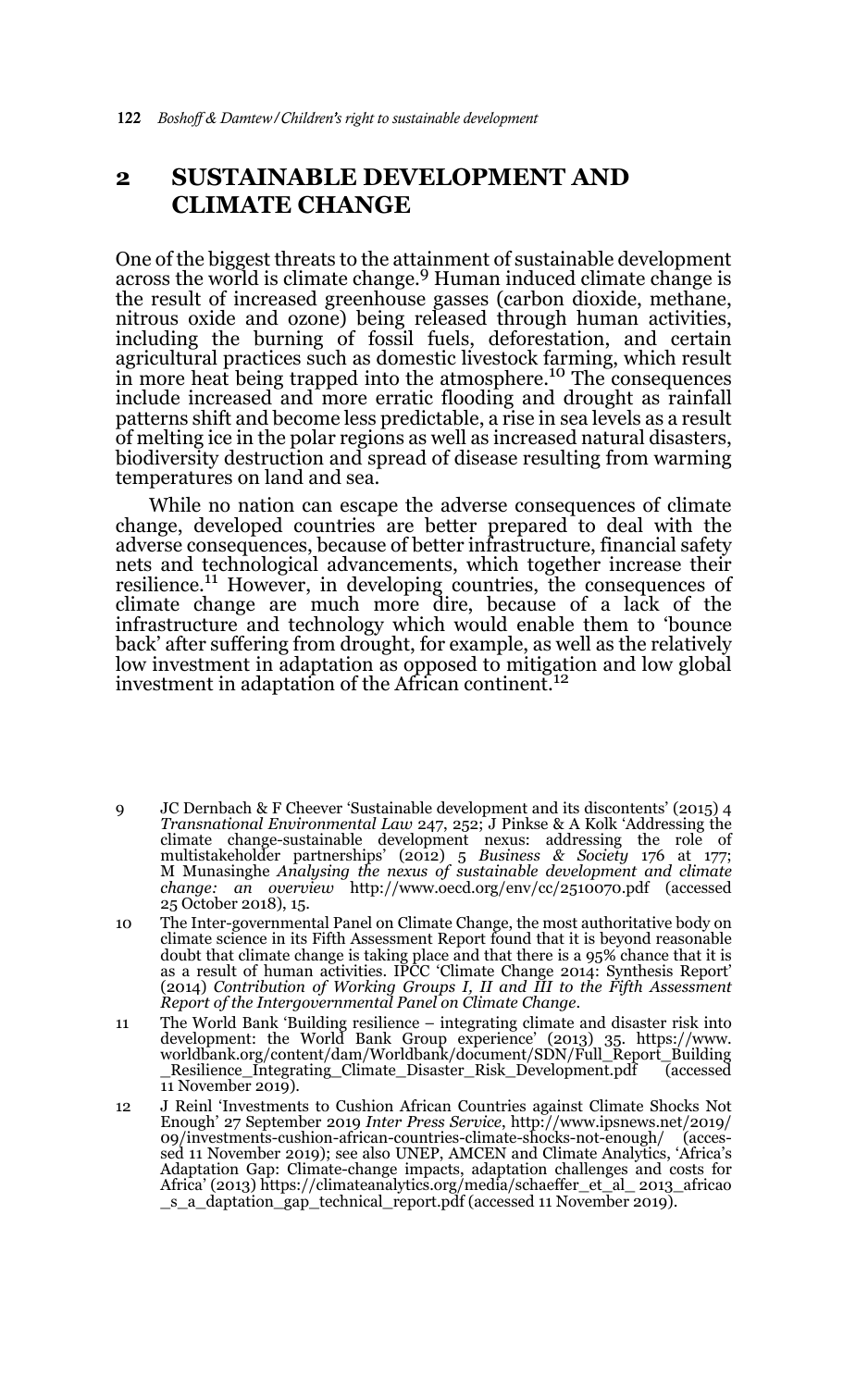In Africa, 33 of the 55 countries are classified as 'least developed' by the  $UN<sup>13</sup>$  and the remaining African countries as developing countries. It is thus ironic that the countries which are the most in need of development, are the same countries which will in future bear the brunt, and are already starting to suffer from the consequences of climate change. Climate change not only impact on the ability of countries to develop,<sup>14</sup> it also results in losses of gains which had been made in sustainable development.<sup>15</sup> This is because the consequences of climate change set out above impacts negatively on the availability of water, access to food, prevalence of life-threatening diseases and results in human migration, which further have the potential to lead to increased conflict — all consequences which pose serious threats to human life and development.

Children often suffer the most from the adverse effects of climate change. In fact, children are the most vulnerable group to environmental harm.16 It is estimated that more than 1.5 million annual deaths of children under the age of 5 can be prevented by reduction of environmental risks.17 In African countries children make up almost half of the population. Children are the most vulnerable to negative impacts of climate change such as more wide-spread diseases, climate induced migration, and lack of access to water and food, since these directly threaten their survival and development. According to the World Health Organisation (WHO), '88 per cent of the existing burden of disease as a result of climate change occurs in children under 5 years of age'.<sup>18</sup> In Africa, 84 million children live in 'areas of high or extremely high water scarcity',<sup>19</sup> and if global temperatures increase by an average of 3 degrees Celsius, the decrease in crop yields can result in '550 million people, more than half of whom live in Africa' facing food shortages.20 Children have 'growing bodies and developing minds' which are 'extremely sensitive to the effects of malnutrition'.<sup>2</sup>

- 13 https://unctad.org/en/Pages/ALDC/Least%20Developed%20Countries/UN-listof-Least-Developed-Countries.aspx (accessed 12 November 2019).
- 14 African Union (AU) 'Draft African Union Strategy On Climate Change' (2014) 1, 8.
- 15 Dernbach and Cheever (n 9) 252.
- 16 Report of the Special Rapporteur on the issue of human rights obligations relating to the enjoyment of a safe, clean, healthy and sustainable environment (2018) para 15.
- 17 As above.
- 18 UNICEF 'Strategic Framework on Environmental Sustainability for Children 2016-2017' (2015) 6.
- 19 UNICEF 'Unless we act now: The impact of climate change on children' (2015) 66.
- 20 R Perrot 'South Africa's consideration of ethics and justice issues in formulating climate change policies' in DA Brown & P Taylor (2014) 'Ethics and climate change: A study of national commitments' IUCN (World Commission on Environmental Law) Environmental Policy and Law Paper 86 130.
- 21 JJ Romm 'Present and future climate realities for children' in UNICEF (ed) *The challenge of climate change: Children on the front line* (2014) 6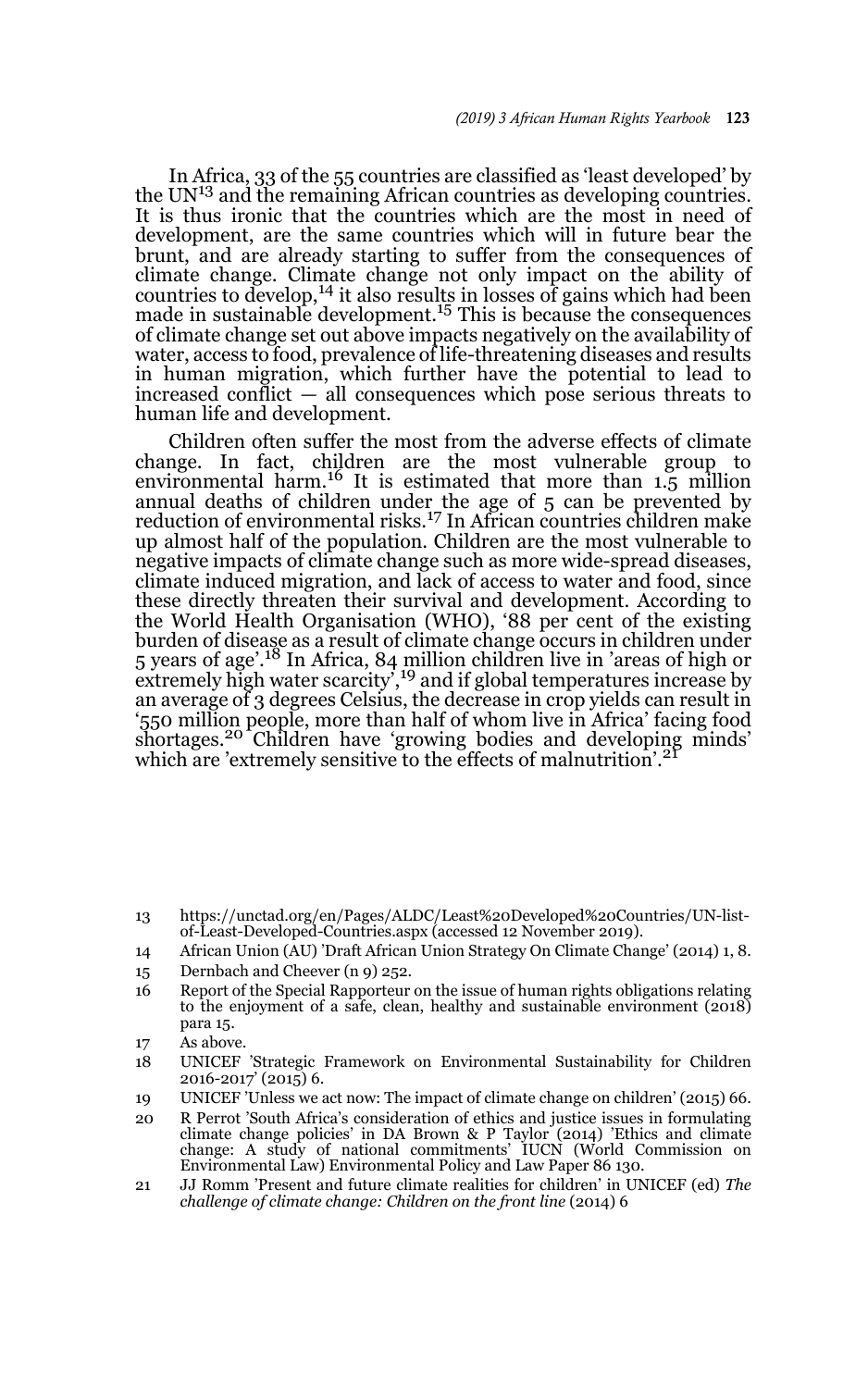Despite the challenges posed by climate change to sustainable development, sustainable development has also been embraced as a solution to environmental problems, including climate change.<sup>22</sup> The UN Framework Convention on Climate Change (UNFCCC) in article 3(4) provides:

The Parties have a right to, and should, promote sustainable development. Policies and measures to protect the climate system against human-induced change should be appropriate for the specific conditions of each Party and should be integrated with national development programmes, taking into account that economic development is essential for adopting measures to address climate change.

Through adopting measures in line with sustainable development principles, states would on the one hand decrease the negative impacts on the environment, thereby curbing the negative implications for humans, including children, and on the other hand increase the resilience of all people to the negative environmental consequences which do arise.

# **3 THE RIGHT TO SUSTAINABLE DEVELOPMENT IN AFRICA**

As noted above, the concept of sustainable development was first elaborated in the Brundtland report of 1987. Holden *et al* suggest that core to the concept of sustainable development is 'safeguarding longterm ecological sustainability, satisfying basic human needs, and promoting intragenerational and intergenerational equity'.<sup>23</sup> promoting intragenerational and intergenerational Sustainable development is thus generally described as aimed at meeting the 'triple bottom line' of environmental, economic and social components.24

The UN Declaration on the Right to Development of 1986 declared the *right* to development to be an inalienable human right. Through reading together provisions of international instruments, such as the Universal Declaration of Human Rights (UDHR), International Covenant on Economic, Social and Cultural Rights (ICESCR), International Covenant on Civil and Political Rights (ICCPR), Convention on the Elimination of All Forms of Discrimination Against Women (CEDAW) and Convention on the Rights of the Child (CRC), a clear picture emerges of the right of all persons to a standard of living adequate for health and well-being, in an environment that is not

<sup>22</sup> J Robinson *et al* 'Climate change and sustainable development: realising the opportunity' (2006) 35 *Ambio* 2, 3. See also the references to climate change in the Sustainable Development Goals.

<sup>23</sup> E Holden, K Linnerud & D Banister 'Sustainable development: our Common future revisited' (2014) 26 *Global Environmental Change* 130 at 131.

<sup>24</sup> The term was first coined by John Elkington and popularised in particular through his book *Cannibals with forks: the triple bottom line of 21st century business* (1999).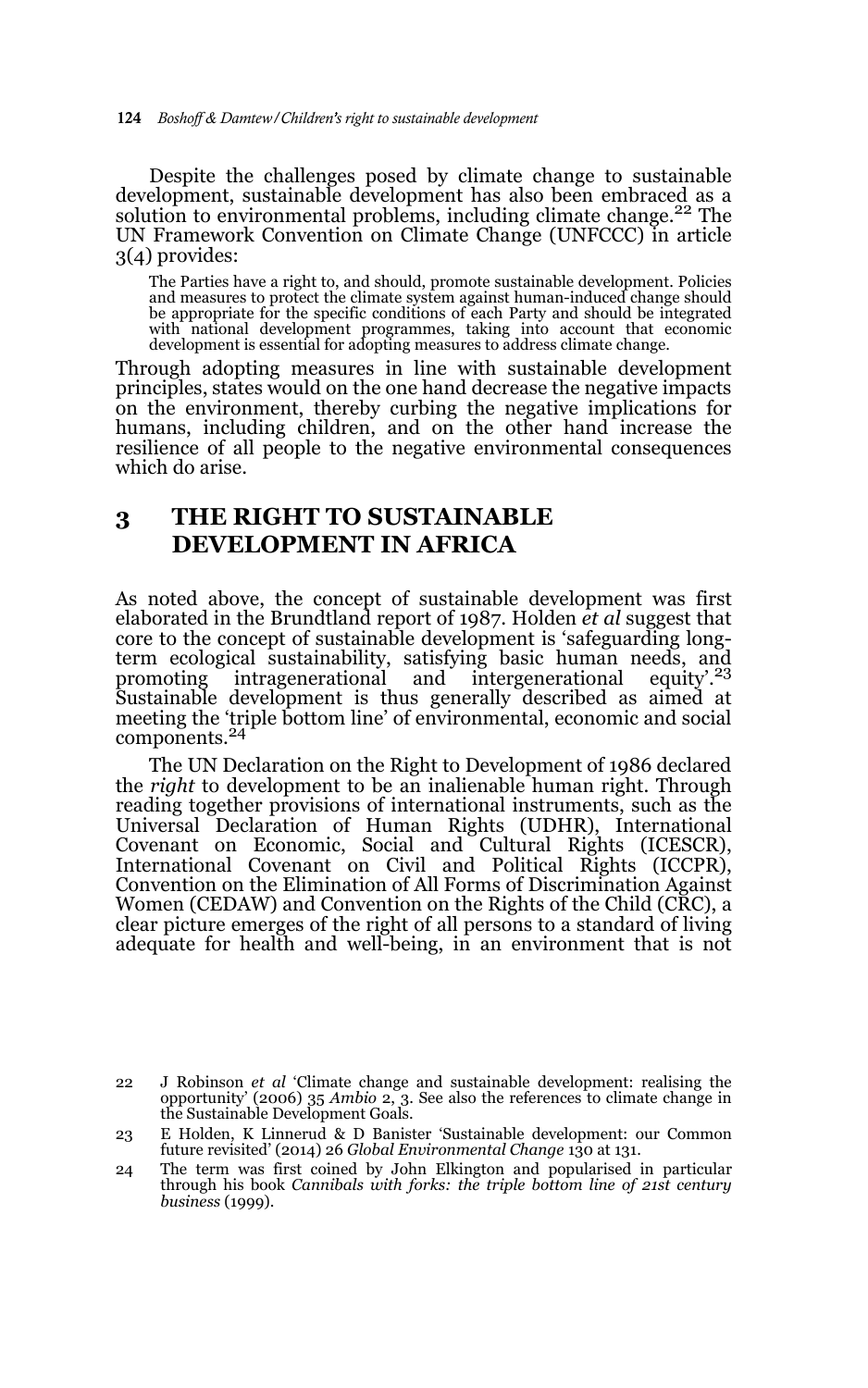detrimental to their wellbeing  $-$  a right to sustainable development.<sup>25</sup> The UN Agenda 2030 which establishes the SDGs further expressed the commitment of signatories 'to respecting all human rights, including the right to development'.<sup>26</sup>

A much clearer framework exists for the right to sustainable development at the level of the African continent. The African Charter on Human and Peoples' Rights (African Charter) provides for the right of all peoples to development,<sup>27</sup> as well as a right to a satisfactory environment<sup>28</sup> which together with other socio-economic rights could be interpreted to provide for a right to sustainable development.<sup>29</sup> In addition, while adopted before the concept of sustainable development became mainstream, the right to development in the African Charter provides that

all peoples shall have the right to their economic, social and cultural development, with due regard to their freedom and identity *in the equal enjoyment of the common heritage of mankind* (emphasis added).

This phrase 'common heritage of mankind' has been interpreted as

a principle of international law that holds that elements of humanity's common heritage (cultural and natural) should be held in trust for future generations and be protected from exploitation by individual nation states or corporations.<sup>30</sup>

This could thus be interpreted to provide for a right to sustainable development.

Amechi further notes that apart from providing for a right to a generally satisfactory environment, article 24 of the African Charter also links the right to environment to [sustainable] development.<sup>31</sup> He submits that this envisages

that African citizens should not only be able to live in an undegraded and pollutionfree environment, but also, be able to access the resources provided by their environment in order to develop to their full potential.<sup>32</sup>

This link is also reiterated by the African Commission's State Reporting Guidelines and Principles on articles 21 and 24 of the African Charter relating to Extractive Industries, Human Rights and the Environment adopted at the 61st Ordinary Session of the Commission in April 2018, when it provides that in relation to article 24:

- 25 See for example UDHR articles 2, 22, 25, 26; ICESCR articles 2, 3, 11, 12, 13, 15 and CRC articles 2, 24, 27, 28, 29, as elaborated in 'The Human Right to Sustainable Development' https://www.pdhre.org/rights/sustainable-develop ment.html (accessed 19 August 2019).
- 26 Transforming our world: the 2030 Agenda for Sustainable Development A/RES/ 70/1, para 35.
- 27 Art 22 of the African Charter on Human and Peoples' Rights (African Charter).
- 28 Art 24 African Charter.
- 29 J Oloka-Onyango 'Human rights and sustainable development in contemporary Africa: A new dawn, or retreating horizons?' (2000) Human Development Report 2000 Background Paper 6.
- 30 https://en.wikipedia.org/wiki/Common\_heritage\_of\_mankind; Edwin Egede 'Common heritage of mankind' in Oxford Bibliographies, https://www.oxford bibliographies.com/view/document/obo-9780199796953/obo-9780199796953- 0109.xml (accessed 21 August 2019).
- 31 Amechi (2010) 123.
- 32 As above.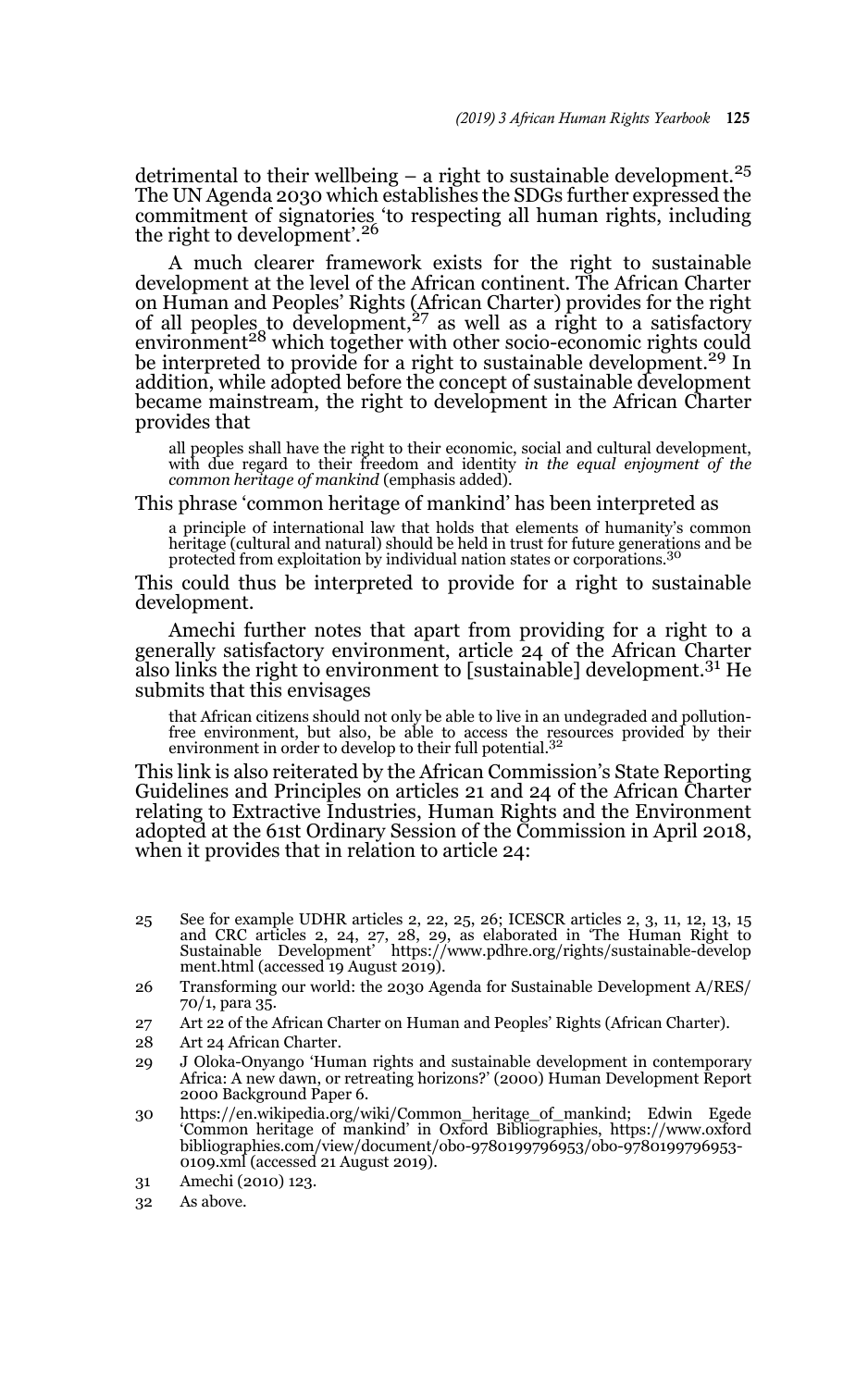[t]he requirement of being favourable to their development, […] entails that the environment should be used in a sustainable manner, which fulfills the needs of the present generation, without compromising the ability of future generations to meet their own needs.<sup>33</sup>

The jurisprudence of the African Commission also supports this interpretation of a rights-based approach to sustainable development. The first case in which the African Commission dealt with the question of a violation of the right to development under article 22 was in *Kevin Mgwanga Gumne, et al v Cameroon*. In this case the complainants

alleged economic marginalization by the Government of Cameroon as well as denial of economic infrastructure. They contended that their lack of infrastructure, and in particular the relocation of an important sea port from their region, constituted a violation of their right to development under article 22 of the African Charter.<sup>34</sup>

The Commission found that while states have a responsibility to 'invest its resources in the best way possible to attain the progressive realisation of the right to development', in the present case the complainants had not provided enough evidence to show that there was a basis for a finding of a violation of this right.<sup>35</sup> The Commission in this case lost a valuable opportunity to elaborate on the substance and content of the right to development. It did not clarify the elements of the right which complainants would have to fulfill in order to succeed with a claim alleging violation of the right to development. Subsequent cases provided more legal and conceptual clarification of the right to development. However, there is still a lack of comprehensive framework outlining the elements of the right and what constitutes its violation.

In a Communication dealing with the conflict in the Darfur region of Sudan, the Commission in finding a violation of the right to development, argued as follows:

The attacks and forced displacement of Darfurian people denied them the opportunity to engage in economic, social and cultural activities. The displacement interfered with the right to education for their children and pursuit of other activities. Instead of deploying its resources to address the marginalisation in the Darfur, […] the Respondent State instead unleashed a punitive military campaign which constituted a massive violation of not only the economic, social and cultural rights, but other individual rights of the Darfurian people. […] the Commission finds that the Respondent State is in violation of Article 22 of the Africa Charter.<sup>36</sup>

In its only inter-state communication to date, the Commission also found a violation of article 22. It found that

[t]he deprivation of the right of the people of the Democratic Republic of Congo, in this case, to freely dispose of their wealth and natural resources, has also

- 33 African Commission on Human and Peoples' Rights, State Reporting Guidelines and Principles on articles 21 and 24 of the African Charter relating to Extractive Industries, Human Rights and The Environment (2018) 28.
- 34 OC Okafor 'A regional perspective: article 22 of the African Charter on Human and Peoples' Rights' (2013) in Office of the High Commissioner for Human Rights, *Realizing the right to development: essays in commemoration of 25 years of the United Nations Declaration on the Right to Development,* United Nations, New York and Geneva, 373-384.
- 35 Communication 260/2002, *Bakweri Land Claims Committee v Cameroon*, para 206.
- 36 Communication 279/03-296/05, *Sudan Human Rights Organisation & Centre on Housing Rights and Evictions (COHRE) v Sudan*, para 224.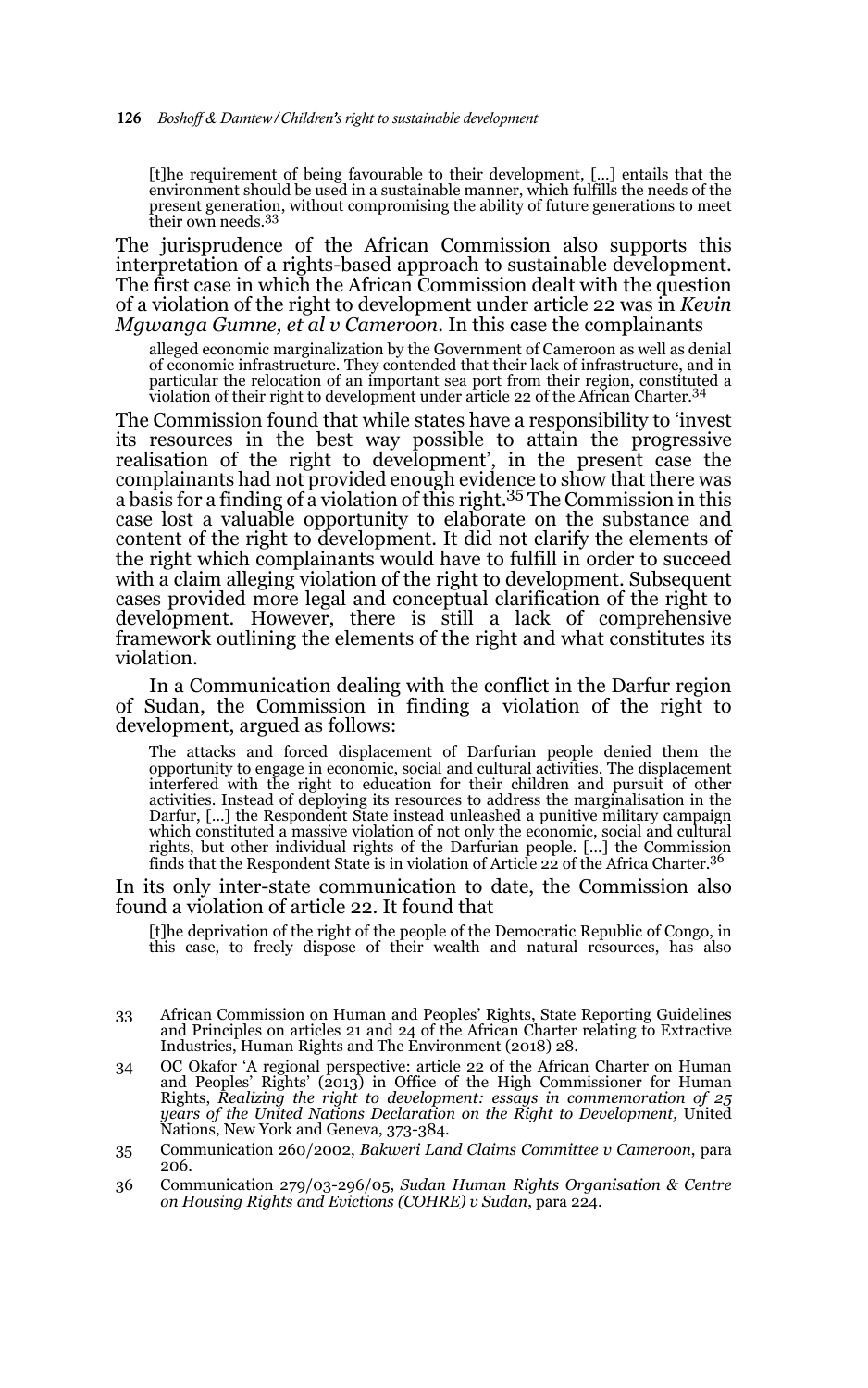occasioned another violation – their right to their economic, social and cultural development and of the general duty of States to individually or collectively ensure the exercise of the right to development, guaranteed under Article 22 of the African Charter.<sup>37</sup>

This decision of the Commission highlighted the clear link between articles 21 (right to freely dispose of wealth and natural resources) and 22 of the African Charter, and also emphasised that the actions of other states can violate human rights in the affected state.

The Communication which has probably contributed the most to developing the content of the right to development under the Charter is *Centre for Minority Rights Development (Kenya) and Minority Rights Group International on behalf of the Endorois Welfare Council v Kenya* (*Endorois* case). In this case the Commission 'highlighted the holistic character of the right to development which encompasses elements of non-discrimination, participation, accountability and transparency, equity and choices as well as capabilities.<sup>'38</sup> The Commission further 'placed the burden of "creating conditions favourable to a people's development" on the Government'.39 The African Court on Human and Peoples' Rights, in the case of *the African Commission on Human and Peoples' Rights v Kenya* (*Ogiek* case), followed the logic of the *Endorois case*, in emphasising both the need for effective consultation, as a crucial part of the right to development and also placing the burden of development squarely on the state.<sup>40</sup>

The following elements of the right to development under the Charter can thus be extracted from the jurisprudence of the Commission and the Court: 1) an element of progressive realisation; 2) a link to the right to freely dispose of their wealth and natural resources; 3) a duty on states not only to refrain from violating the right to development but also to deploy its resources to address marginalisation; 4) a requirement of meaningful participation by affected persons; 5) a responsibility to ensure that the obligations arising from the right to development are to be fulfilled by states individually and collectively. Read together, this jurisprudence supports the idea of the right under article 22 being a right to sustainable development. For example, it is concerned with safeguarding long-term ecological sustainability by ensuring that people are able to control their natural resources, is aimed at satisfying basic human needs including the realisation of socio-economic rights, and attempts to ensure that economic development is in the interest of the people concerned.

The Protocol to the African Charter on the Rights of Women in Africa (Maputo Protocol) expels any further doubts about the existence of a right to sustainable development at the African regional level, by

<sup>37</sup> Communication 227/99, *Democratic Republic of Congo v Burundi, Rwanda, Uganda*, para 95.

<sup>38</sup> S Kamga 'The right to development in the African human rights system: the Endorois case' (2011) 44 *De Jure* 390.

<sup>39</sup> Okafor (n 34) 376.

<sup>40</sup> Application 6/2012, *African Commission on Human and Peoples' Rights v Kenya*, paras 207-209.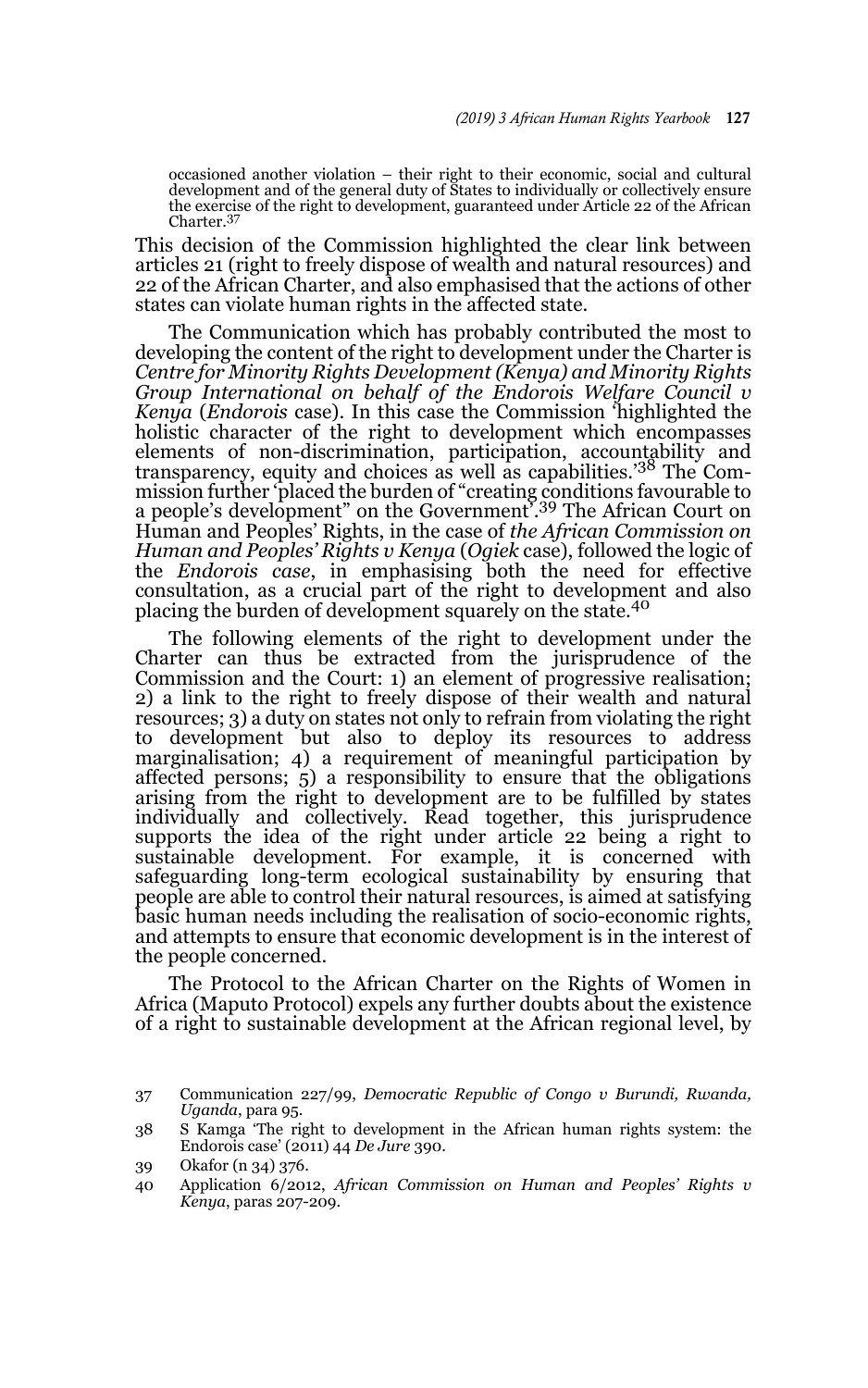providing explicitly for the right of women to sustainable<br>development,<sup>41</sup> as well as the right to a healthy and sustainable environment, including to the extent that it relates to environmental and water management and the protection of women's indigenous knowledge.42 The Protocol places duties on state parties to 'take all appropriate measures' to introduce the gender perspective in the national development planning procedures, ensure participation of women, promote women's access to credit, training, skills development and to take into account indicators of human development specifically relating to women in the elaboration of development policies and programmes. In one of the few academic assessments of the Maputo Protocol, Nsibirwa argues that

[t]he […] Protocol ought not to be viewed as merely advancing the rights of women, but rather as advancing the interests of society in general. This is because the whole<br>society gains if a healthy and sustainable environment is attained.<sup>43</sup>

Contrary to these two instruments, the African Charter on the Rights and Welfare of the Child (African Children's Charter) has no provision which deals with the right of children to sustainable development. The Charter deals with the right to development of the child as an individual right, in the context of the right to life, survival and development.<sup>44</sup> However, it is our contention that a holistic reading of the Children's Charter does envision sustainable development as being in the best interest of children. This is elaborated further in the next section that deals particularly with the rights of children to sustainable development.

Apart from the human rights instruments themselves, there are other frameworks that outline some aspects of the right to sustainable development in the African context. Regional environmental law, in particular the Revised African Convention on the Conservation of Nature and Natural Resources (Convention on Nature) adopted in 2003, concerns itself with sustainable development and human rights.45 The objectives of the Convention on Nature are aligned with the classical conception of sustainable development, and it was adopted 'with a view to achieving ecologically rational, economically sound and socially acceptable development policies and programmes.<sup>'46</sup> The revision was done with the specific aim of 'expanding elements related to sustainable development.'47 The principles that should guide states in implementing the Convention rely on the right of all peoples to a

- 42 Art 18 Maputo Protocol.
- 43 MS Nsibirwa 'A brief analysis of the Draft Protocol to the African Charter on Human and Peoples Rights on the Rights of Women' (2001) 1 *African Human Rights Law Journal* 49.
- 44 Art 5 of the African Charter on the Rights and Welfare of the Child (African Children's Charter).
- 45 W Scholtz 'Human rights and the environment in the African context' in W Scholtz & J Verschuuren (eds) *Regional environmental law: transregional comparative lessons in pursuit of sustainable development* (2015) 102, 103.
- 46 Convention on Nature, article II.
- 47 The revised Convention on Nature replaced the 1968 version.

<sup>41</sup> Art 19 of the Protocol to the African Charter on Human and Peoples' Rights on the Rights of Women in Africa (Maputo Protocol).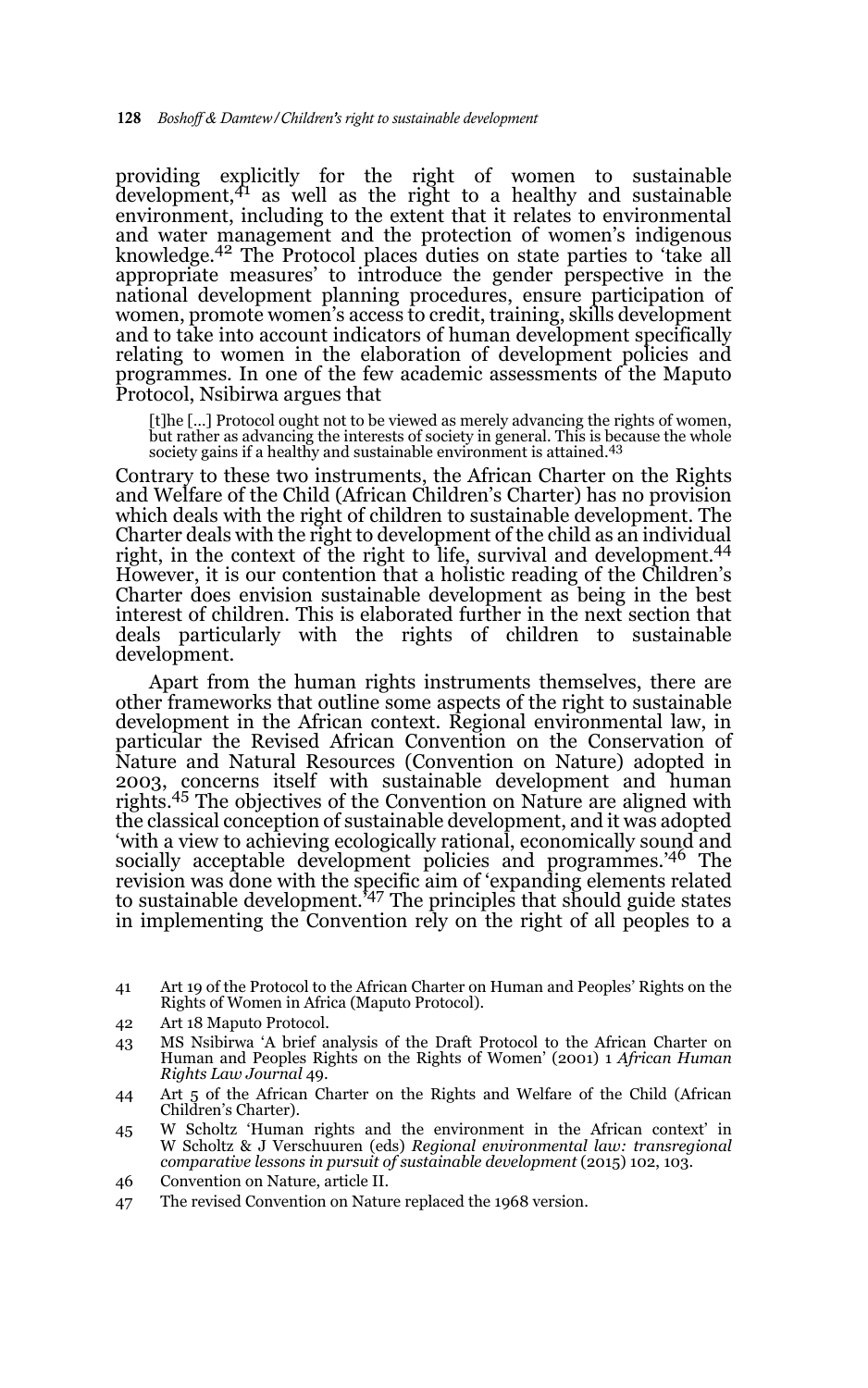satisfactory environment favourable to their development; the duty of states, individually and collectively to ensure the enjoyment of the right to development; and the duty of states to ensure that developmental and environmental needs are met in a sustainable, fair and equitable manner – clearly illustrating the human rights norms underlying the Convention.<sup>48</sup> Interestingly, and particularly concerning, is the complete absence of provisions on climate change, apart from a vague reference in the preamble that affirms 'that the conservation of the global environment is a common concern of human kind as a whole'.

Finally, considerations of sustainable development were included in the AU's Agenda 2063 – the Africa we want – which was adopted as a 'plan for structural transformation and a shared strategic framework for inclusive growth and sustainable development.<sup> $349$ </sup> The first important aspect in this regard is that it is a long term plan<sup>50</sup> – fifty years – for Africa's development, and is thus crucially concerned with future generations.51 Sustainable development is also the first aspiration of Agenda 2063, formulated as follows: 'a prosperous Africa based on inclusive growth and sustainable development'. This aspiration includes measures for climate change adaptation and mitigation, and explicitly makes the link between the challenges posed by climate change to sustainable development.52

# **4 THE RIGHT OF CHILDREN TO SUSTAINABLE DEVELOPMENT**

This section is limited to the level of current normative recognition of the right of the child to sustainable development. In doing so it draws particularly on the rights in the CRC, the African Children's Charter, the principle of the best interest of the child, and the frameworks discussed in the previous section, The African Charter, Maputo Protocol, Convention on Nature and Agenda 2063, in interpreting the child's right to sustainable development in Africa.

### **4.1 The question of inter-generational justice**

There is a risk that the consequences of present unsustainable development, including climate change, can simply be ignored and consigned to future generations to deal with, as the main impacts will only be felt after the damage has been done. This approach of consigning the finding of solutions to future generations is also supported by a narrative that technological advancement will have sufficiently developed to deal with these consequences in the future,

- 51 Agenda 2063, para 5.
- 52 Agenda 2063, para 16 & 17.

<sup>48</sup> See article III of the Convention on Nature.

<sup>49</sup> Agenda 2063, iii.

<sup>50</sup> For purposes of implementation the Agenda 2063 was divided into ten year implementation plans.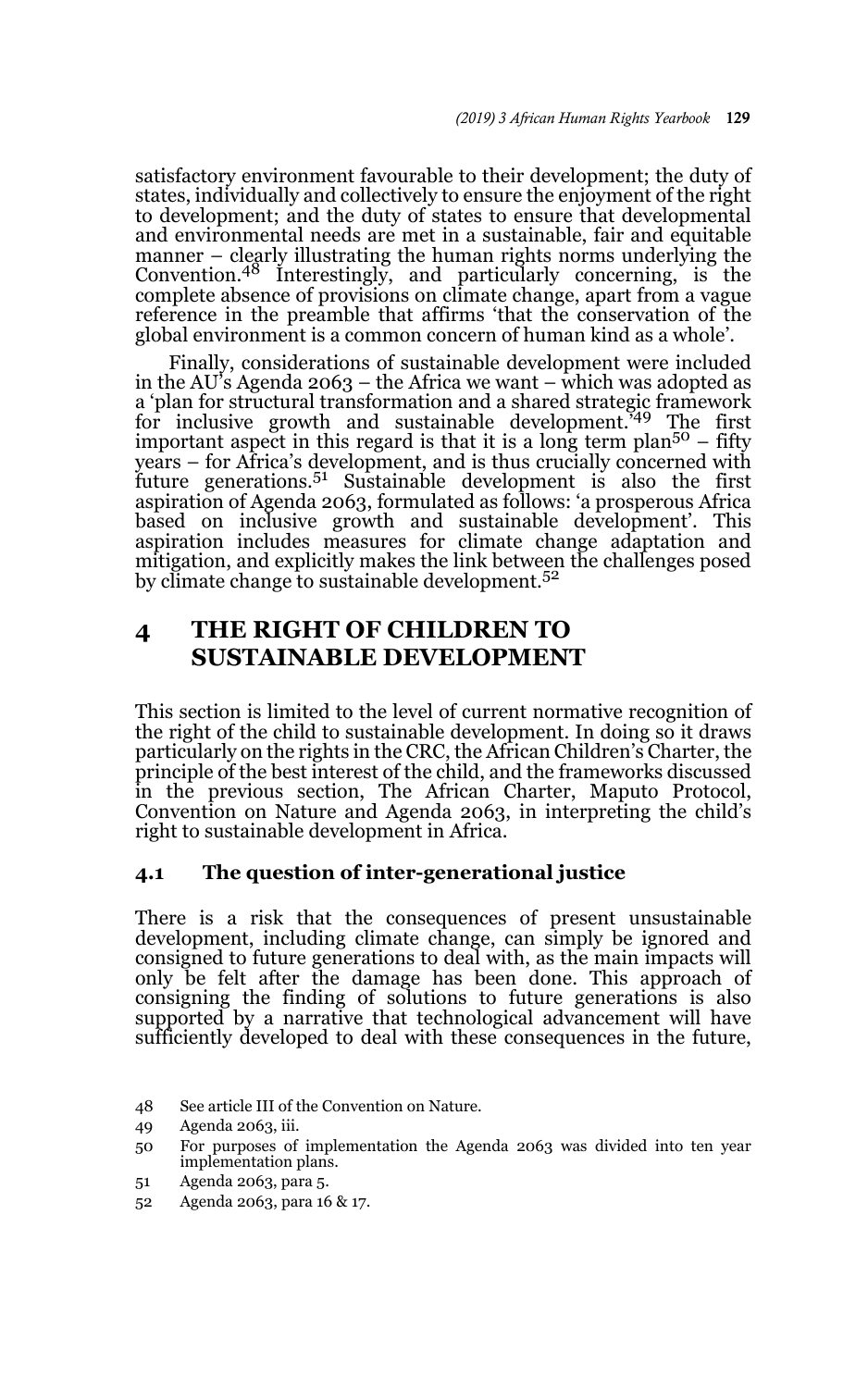and that there is no need for present generations to alter their way of life. However, this may be seen as not only unethical, but also unjust, as the consequences were firstly not of their making and secondly there is no knowing what the state of technology in future will be. Sustainable development, especially in the context of environmental sustainability, thus gives a place of prominence to the needs of generations to come.<sup>53</sup>

Sustainability thus presupposes a long-term timeframe, in which present actions are *consciously* aimed at minimising the impact on future generations and not jeopardising the ability of future generations to meet their needs. Some scholars have argued that this concern with future generations means that issues of the environment and sustainability cannot be dealt with within a human rights framework, as they concern generations who are not yet alive, and thus have no entitlement to human rights (yet).<sup>54</sup> One way in which this concern has been addressed, is by noting that while some of the future generations which may be affected are not yet born, the environmental degradation and climate change will already severely affect the current generation of children. Thus considerations of inter-generational justice can be applied in the present human rights context, as young children run the risk of inheriting an irreversibly degraded living environment.55 Therefore, because these young generations face great risks to their life and survival owing to unsustainable practices, legal protection in the form of the right to sustainable development is warranted. Unfortunately, the legal instruments dedicated to children's rights fall short of explicit recognition of a standalone right to sustainable development, however, some protection is provided, particularly in relation to environmental degradation.

### **4.2 Applicable legal instruments and principles**

The CRC recognises the duty of state parties to take into account the dangers and risks of environmental pollution in respect of protecting the right to health of the child.56 The Committee on the Rights of the Child has also acknowledged the significance of various components of the right to sustainable development through its mandate of interpreting the CRC. In its General Comment regarding the rights of indigenous children the Committee urged state parties to consider quality of natural environment while ensuring the realisation of children's right to life, survival and development to the highest extend possible.<sup>57</sup>

55 Report of the Special Rapporteur (n 54) para 68.

<sup>53</sup> D McGoldrick 'Sustainable development and human rights: an integrated conception' (1996) 45 *The International and Comparative Law Quarterly* 796 at 812.

<sup>54</sup> Report of the Special Rapporteur on the issue of human rights obligations relating to the enjoyment of a safe, clean, healthy and sustainable environment (2018) para 67.

<sup>56</sup> Art 24 of the CRC.

<sup>57</sup> UNCRC General Comment 11 (2009) Indigenous children and their rights under the Convention para 35.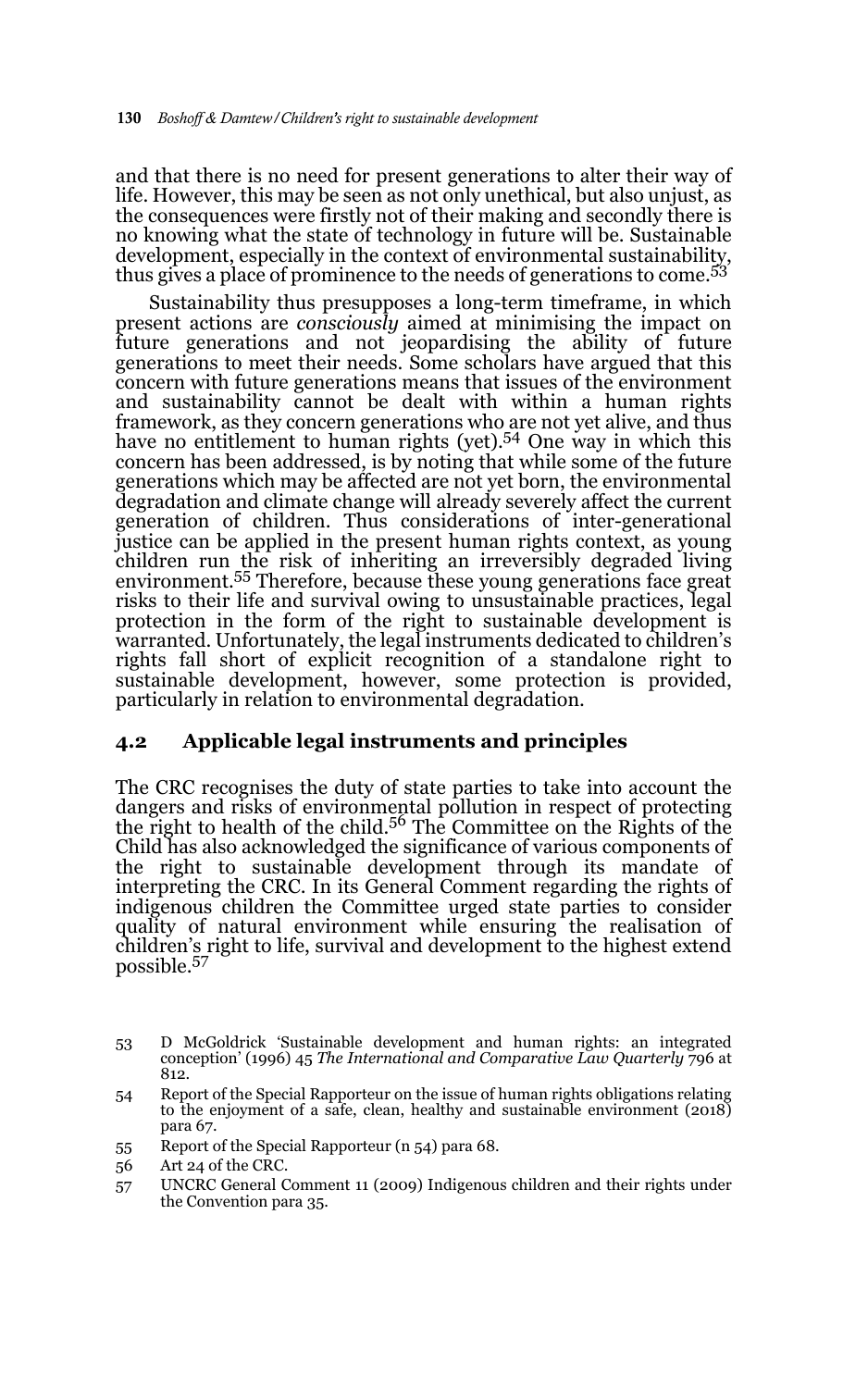Moreover, as seen above, the Maputo Protocol contains an explicit and broad incorporation of the right to sustainable development.<sup>58</sup> Even though the Protocol is not a child rights instrument, the recognition is significant as it applies (at least) to girls, but also holds benefits for all children, as all people benefit when women actively participate in concerns related to sustainable development, and if they have access to credit and land rights. The Maputo Protocol further recognises all the three elements of sustainable development, that is, environmental, social, and economic, as a human right of women and girls in Africa.59 The Protocol provides for this right in broad terms in two provisions: article 18 the right to a healthy and sustainable environment and article 19 the right to sustainable development. While the former deals only with environmental sustainability, the latter focuses mainly on social and economic sustainability.

On the other hand, the African Children's Charter has no provision which deals with the right of children to development, except as an individual right in the context of the right to life, survival and development.<sup>60</sup> The right to development of the child is interpreted broadly to include the child's physical, mental, spiritual, moral, psychological and social development, in the context of the development of children from childhood to adulthood.<sup>61</sup> Moreover, the Charter does not contain right to a satisfactory environment. However, if rights which are indeed protected in the Children's Charter, such as the right to life, right to<br>education<sup>62</sup> and the right to health<sup>63</sup> are read together with the right/ principle of the best interest of the child,  $64$  a case can be made for the right of African children to sustainable development. This link between sustainable development and children's right to education was already made by the African Commission in the *Darfur* case,<sup>65</sup> as well as in the Agenda 2063's first 'Aspiration', both discussed above.<sup>66</sup>

Because of their specific vulnerability, children enjoy rights that are<br>not bestowed upon adults.<sup>67</sup> One such right is the right to life, survival and development, protected in article 5 of the Children's Charter. While all individuals are entitled to the right to life, in relation to children there is an absolute prohibition on state parties' interference with this

- 58 Art 18 and 19 Maputo Protocol.
- 59 As above.
- 60 Art 5 of the African Charter on the Rights and Welfare of the Child (African Children's Charter).
- 61 General Comment 5 of the African Committee of Experts on the Rights and Welfare of the Child on 'State Party Obligations under the African Charter on the Rights and Welfare of the Child (article 1) and systems strengthening for child protection' (2018) P12.AUTHORS – para 12.
- 62 Art 11 African Children's Charter.
- 63 Art 14 African Children's Charter.
- 64 Art 4 African Children's Charter.
- 65 Communication 279/03-296/05, *Sudan Human Rights Organisation & Centre on Housing Rights and Evictions (COHRE) v Sudan*, para 224.
- 66 Agenda 2063, para 10.
- 67 S Sanz-Caballero 'Children's rights in a changing climate: a perspective from the United Nations Convention on the Rights of the Child' (2013) 13 *Ethics in Science and Environmental Politics* 1 at 3.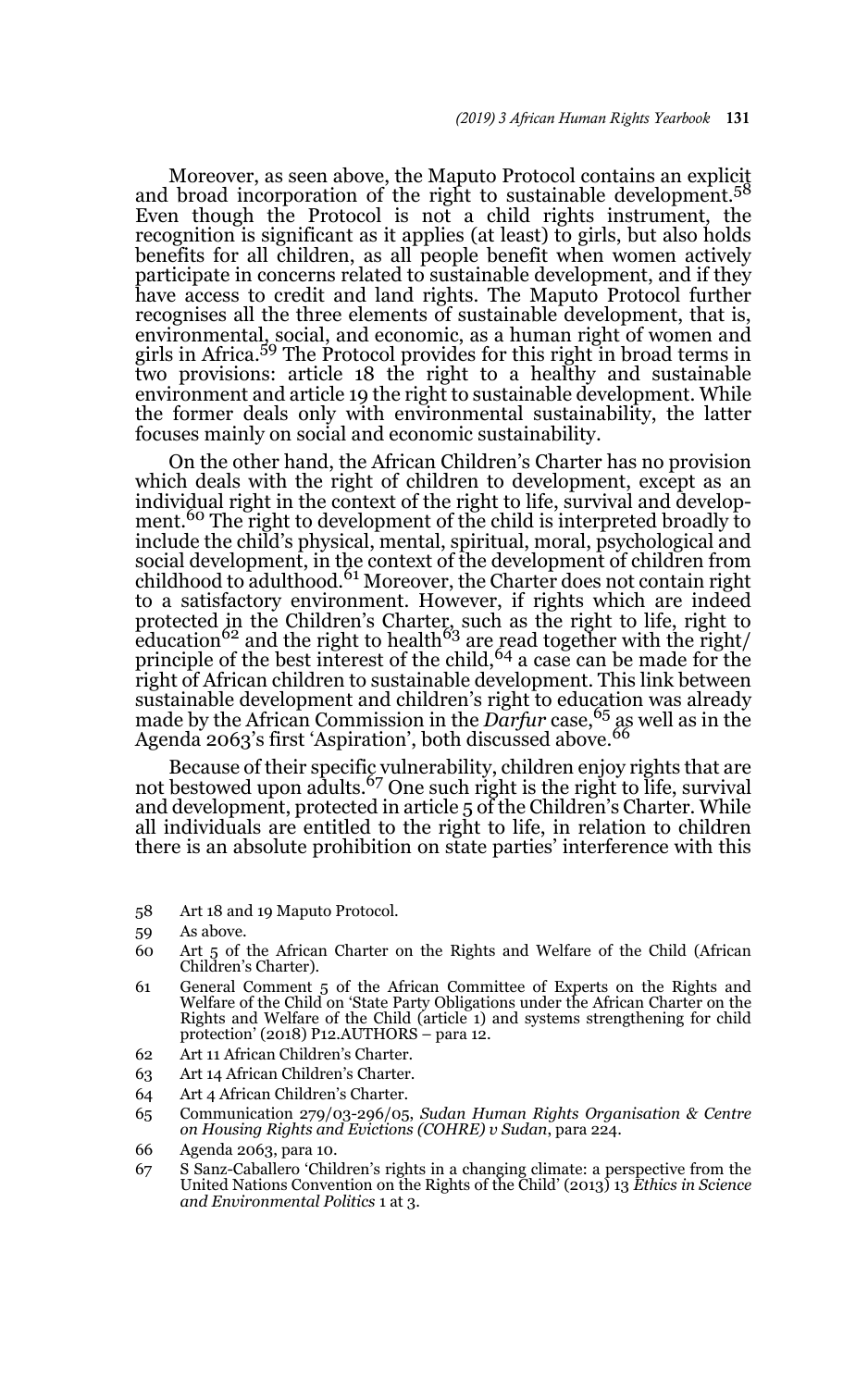right (negative obligation) and states have an obligation to realise it to the highest extent possible (positive obligation).68 The right to sustainable development can thus also find expression through this cardinal provision of the Children's Charter, in that the state would be responsible for ensuring that economic, social and environmental conditions in the country are such that they support and enhance the child's right to life and development. In a context of climate change, states need to put in place all the necessary measures to adapt and mitigate the consequences of climate changes, to protect children from the life threatening impacts of climate change.

Among the rights that are closely interlinked with the environmental aspect of sustainable development is the right to health. The UN Committee expounded upon the obligations of state parties in relation to the environment/health context, which include: taking measures to address the risks of environmental pollution, ensuring housing facilities are free from dangerous smokes, regulating the environmental impact of business activities that can compromise children's health, access to safe drinking water and sanitation.<sup>69</sup> In relation to the highest attainable standard of health the UN Committee on the Rights of the Child also explicitly stated that state obligations extend beyond combating environmental pollution, to include ensuring the existence of a sustainable environment through addressing climate change and putting children's rights at the centre of climate change adaptation and mitigation.<sup>70</sup>

Another important right and cardinal principle in the African Children's Charter is the right to participation.<sup>71</sup> Children have a right to be heard in matters that affect them. The participation right of children has two key elements, the right to express their views and the<br>right to have their views given due weight.<sup>72</sup> Protection of children's right to sustainable development entails ensuring that they take part in decisions that will affect their future. Hence participation is intrinsic in the realisation of sustainable development.

The jurisprudence of the African Commission in the *Endorois* case, discussed above, demonstrated that meaningful participation of affected group is one of the elements of peoples' rights to<br>development.<sup>73</sup> When it comes to the African Children's Charter, the fact that it gives children the right to meaningful participation in matters that affect them entitles them to take part in decisions pertaining to sustainable development. It is paramount that children

- 70 Committee on the Rights of the Child General comment 15 (2013) on the right of the child to the enjoyment of the highest attainable standard of health (art  $24$ ).
- 71 African Children's Charter art 7 & art 4(2).
- 72 Defining Child Participation; Unpacking Gender Equality Approach to Children and Young People's Participation' https://www.wvi.org/sites/default/files/ Defining%20Child%20Participation.pdf (accessed 21 November 2019).

<sup>68</sup> EA Sutherland 'The child's right to life, survival and development: evolution and progress' (2015) 26 *Stellenbosch Law Review* 272 at 280.

<sup>69</sup> Committee on the Rights of the Child General Comment 15 (2013) on the right of the child to the enjoyment of the highest attainable standard of health (art 24).

<sup>73</sup> Okafor (2013) 376.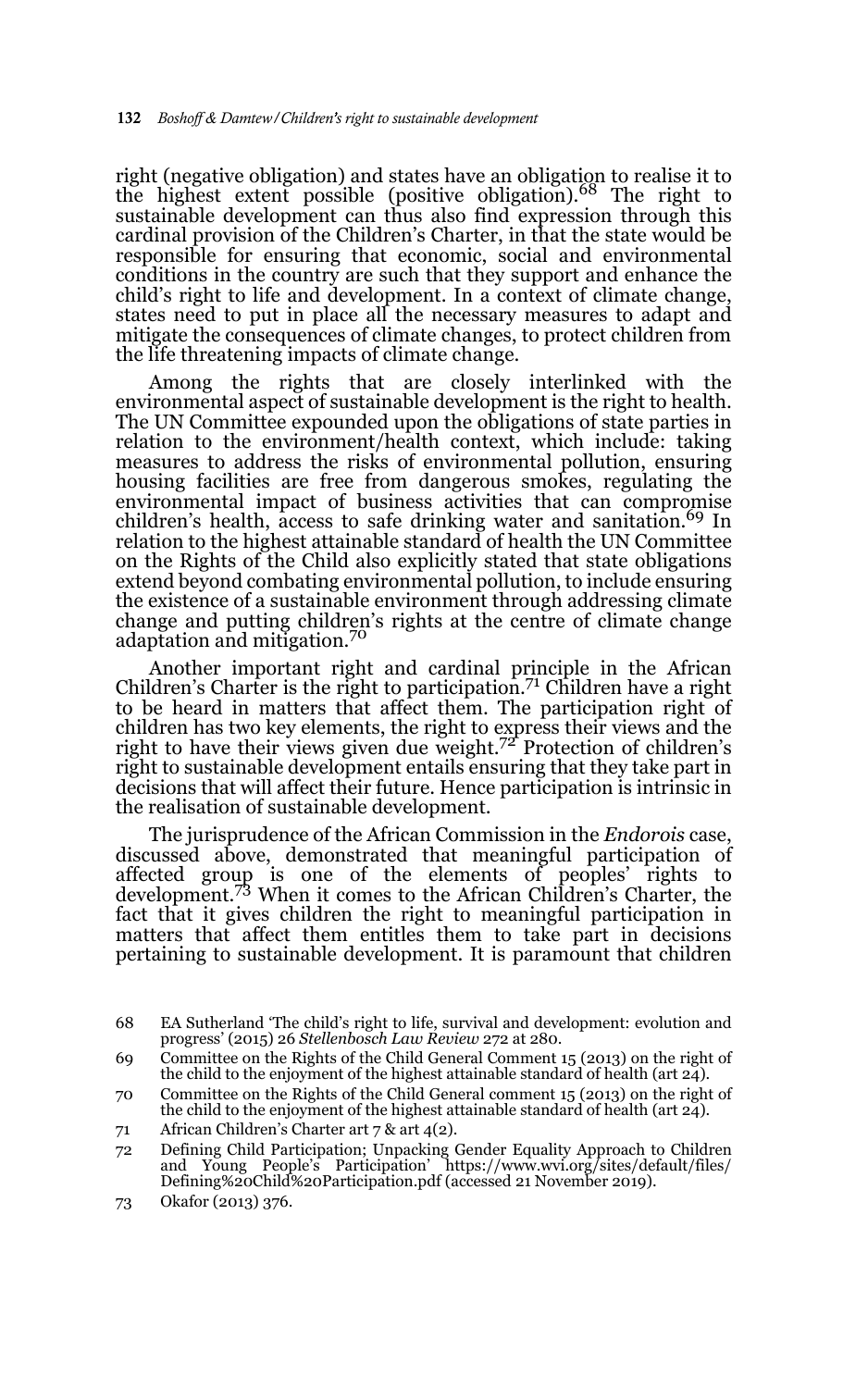influence the shaping of the world, which they will be inheriting. Hence the right to participation of the child under the African Children's Charter is an important consideration in sustainable development.

Core to the child rights instruments is the principle of the best interest of the child, which ought to be the primary consideration in all decisions and actions concerning the child.74 This implies that states have a duty to take all measures to ensure that the interest of children have pride of place in all legislation, policies and budget allocations that are done in giving effect to the right to development and sustainable development in particular, as well as in addressing the challenges of climate change. This is also in line with the principle of development as identified from the African Commission's jurisprudence above that states have a duty to deploy its resources for ensuring development and addressing marginalisation of certain groups.

According to General Comment 14 on the right of the child to have his or her best interests taken as a primary consideration, the best interest of the child must be understood as a substantive right of all children, as an interpretive principle when read together with other rights, and as a rule of procedure. The consequence of the best interest being a substantive right is that a child can rely on this right to claim fulfilment of its obligations from the state. Freeman and Tobin both take the view that the best interest of the child 'must be seen both as informed by and constrained by the rights, and the other principles, provided for by the Convention'.75 In terms of best interest being an interpretive principle, this means that, if more than one interpretation of a right is possible, the one that best serves the best interest of the child should be followed.<sup>76</sup> As a rule of procedure, an action must be assessed for the potential impact on children and the end decision must be justifiable in terms of the best interest of the child.77 There must also be procedures in place to ensure that the implementation of the best interest of the child is guaranteed. Vital to the process of determining the best interest of the child is that the child must be given an opportunity to express his or her views and to have such views taken into account.

As clearly demonstrated in the introduction, unsustainable practices including those that result in climate change and environmental degradation, are contrary to the best interest of the child in many aspects, as it affects the survival, health, physical wellbeing and development of the child. Hence the best interest principle demands

- 74 Art 4 African Children's Charter.
- 75 M Freeman 'Article 3, the best interest of the child' in A Alen *et al* (2007) *A commentary on the United Nations Convention on the Rights of the Child* 1-2; J Tobin 'Beyond the supermarket shelf: using a rights based approach to address children's health needs' (2006) 14 *International Journal of Children's Rights* 275 at 287.
- 76 General Comment 14, para 6(b).
- 77 In this regard, states parties 'shall explain how the right has been respected in the decision, that is, what has been considered to be in the child's best interests; what criteria it is based on; and how the child's interests have been weighed against other considerations', General Comment 14, para 6(c).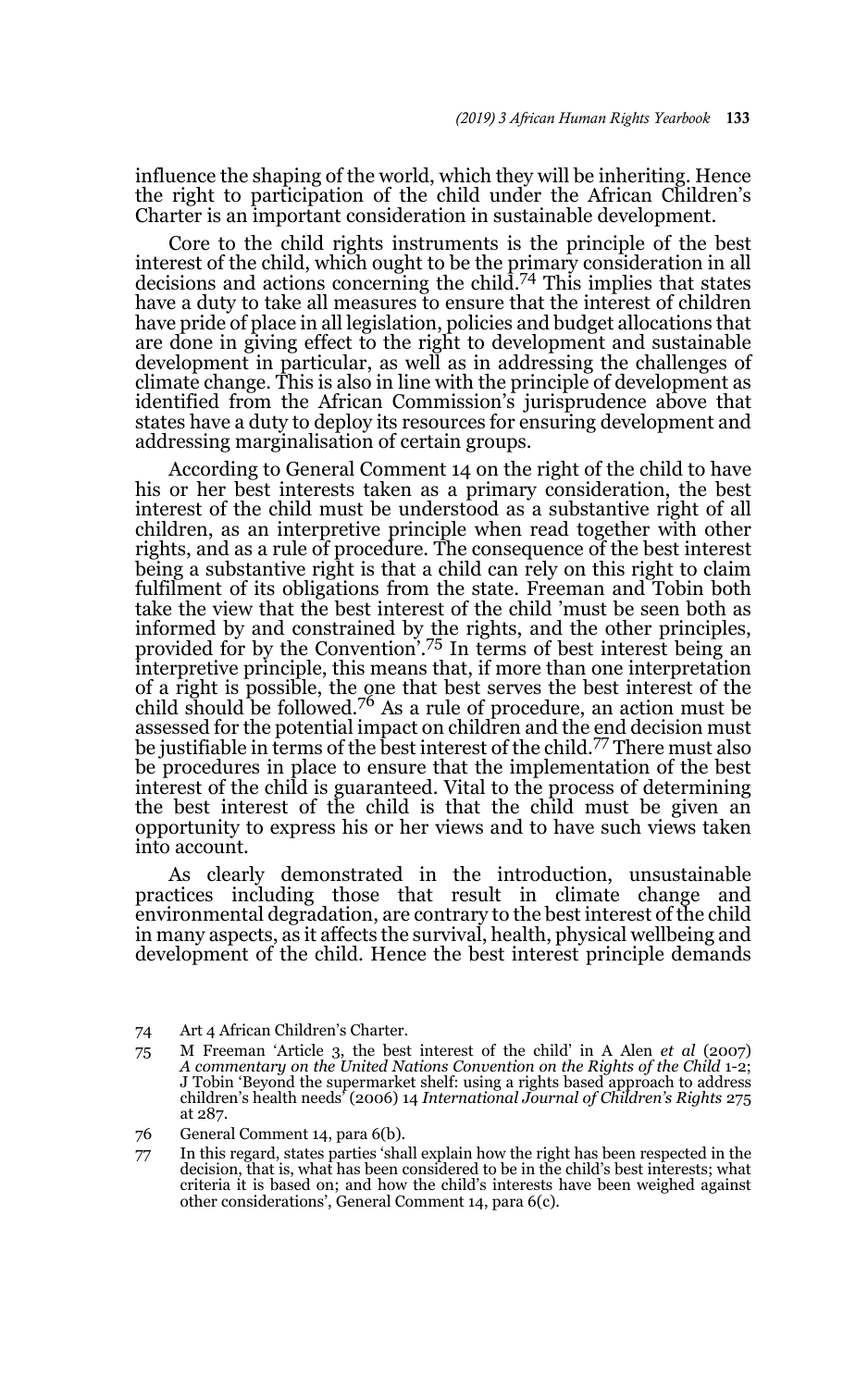that states take the necessary measures to ensure the protection of children from climate change, unsustainable practices and environmental degradation.78 It is crucial to note that in the African Children's Charter the principle of the best interest of the child is 'the' primary consideration and not 'a' primary consideration.79 Hence, despite considerations such as economic growth, interest of private sector or any other factor that aims to justify environmental degradation and policy decisions on development, the best interest of the child trumps all. In addition, while the elements noted above which constitute the right to development under the African human rights system make provision for progressive realisation, in considering the best interest of the child, there is also a need to take account of the time perception of children, as well as the prolonged exposure of children to the negative environmental impacts of unsustainable development, which would militate against unnecessary delays. Thus as far as possible, there is a need for measures to be expedited and realised immediately.

### **4.3 Developments towards the protection of the right to sustainable development of children**

The African Committee of Experts on the Rights and Welfare of the Child (African Children's Committee or Committee), which is the organ established by the African Children's Charter to monitor its implementation, has limited case law jurisprudence. Moreover the issue of sustainable development and its impact on children's rights has not featured in any of the communications considered by the African Children's Committee. The Committee has, thus far, not found implied rights in the normative framework of the African Children's Charter. Unlike the African Commission, which uses the doctrine of implied rights and found rights that are not explicitly recognised in the African Charter, such as the right to food, through its jurisprudence,<sup>80</sup> the African Children's Committee is yet to add implicit rights to the list of children's rights in Africa.

In addition to its quasi-judicial mandate of determining communications, the Committee is also mandated to consider periodic state party reports as a means to explicate and expound upon rights recognised in the Children's Charter. The State Reporting Guidelines of the Committee outline clusters of rights and provide a breakdown of the type of information that should be provided by state parties in their report. The reporting procedure therefore provides a platform to apply the rights in the Charter to challenges on the ground, and the concluding observations and recommendations adopted after review of

<sup>78</sup> Report of the Special Rapporteur on the issue of human rights obligations relating to the enjoyment of a safe, clean, healthy and sustainable environment (2018) para 56-58.

<sup>79</sup> As above.

<sup>80</sup> *Social and Economic Rights Action Center (SERAC) and Another v Nigeria* (2001) *AHRLR* (ACHPR 2001) paras 65 & 66.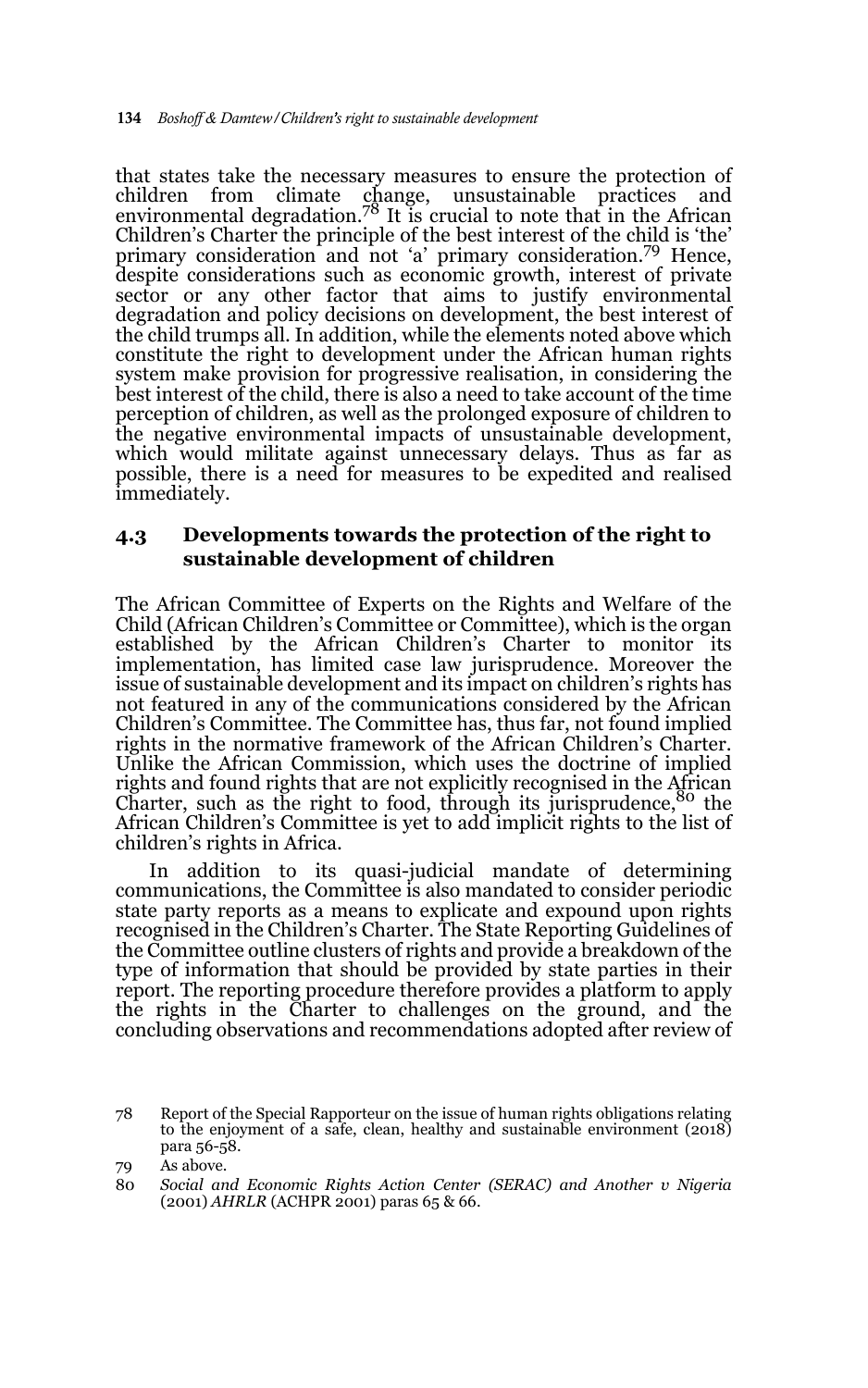state reports also provide guidance on the content and application of rights.

In its recent Concluding Observation and Recommendation on the Kingdom of Eswatini, the Committee noted with concern the impact of drought on the survival and development of children and urged the state party to take the necessary measures to address this concern.<sup>81</sup> In another Concluding Observation and Recommendation to Lesotho, the Committee raises the need to ensure the supply of clean drinking water<br>to all children, under the right to survival and development.<sup>82</sup> In various Concluding Observations and Recommendations the African Committee has also raised the issue of provision of clean drinking water under the right to health.83 Not only does providing clean drinking water require a balanced ecosystem and sustainable environment, 84 climate change which by 2025 will result in half of the world population living in water distressed areas, also impacts on this right.85 Clearly the state party reporting procedure could be used to address contemporary child protection challenges related to environmental degradation and climate change, within the context of existing rights.

Beyond the normative framework of the African Children's Charter, the Committee has developed a policy document entitled Agenda 2040:<br>Fostering an Africa fit for children.<sup>86</sup> The document aims to address current child rights concerns in Africa by outlining ten priorities as aspirations to be achieved by 2040 along with action steps to be taken by state parties and other stakeholders.87 Aspiration 9 of Agenda 2040 provides that 'Every child is free from the impact of armed conflicts and other disasters or emergency situations'.<sup>88</sup> While in the explanation of Aspiration 9, it is alluded that disasters and emergency situations such as climate change have a disproportionate and negative impact on children, the action steps are primarily focused on armed conflict. Only one action step could be interpreted to extend to natural disasters, by requiring that children be equipped to be resilient in the face of disasters and other emergency situations.

- 81 African Children's Committee Concluding Observation and Recommendations, Eswatini (2019) 7.
- 82 African Children's Committee Concluding Observation and Recommendations, Leshotho (2016) 7.
- 83 African Children's Committee Concluding Observation and Recommendation Sierra Leone (2018) 11; African Children's Committee Concluding Observation and Recommendation Liberia 8.
- 84 World Health Organization 'drinking water' https://www.who.int/news-room/ fact-sheets/detail/drinking-water (accessed 9 August 2019).
- 85 As above.
- 86 Agenda 2040: Fostering an Africa fit for children is a policy document developed by the African Children's Committee and adopted by the African Union Executive Council through decision no  $EX. CL/December.997(XXXI)$  of the African Union, as a document of the Union. It elaborates on Paragraph 53 of AU-Agenda 2063 and presents measurable goals and priority areas to which the African Union and its Member States commit themselves for the 25 years starting 2015.
- 87 Africa's Agenda for Children 2040: fostering an Africa fit for children (2016) 10.
- 88 Africa's Agenda for Children 2040 (n 87) 18.
- 89 Africa's Agenda for Children 2040 (n 87) 19.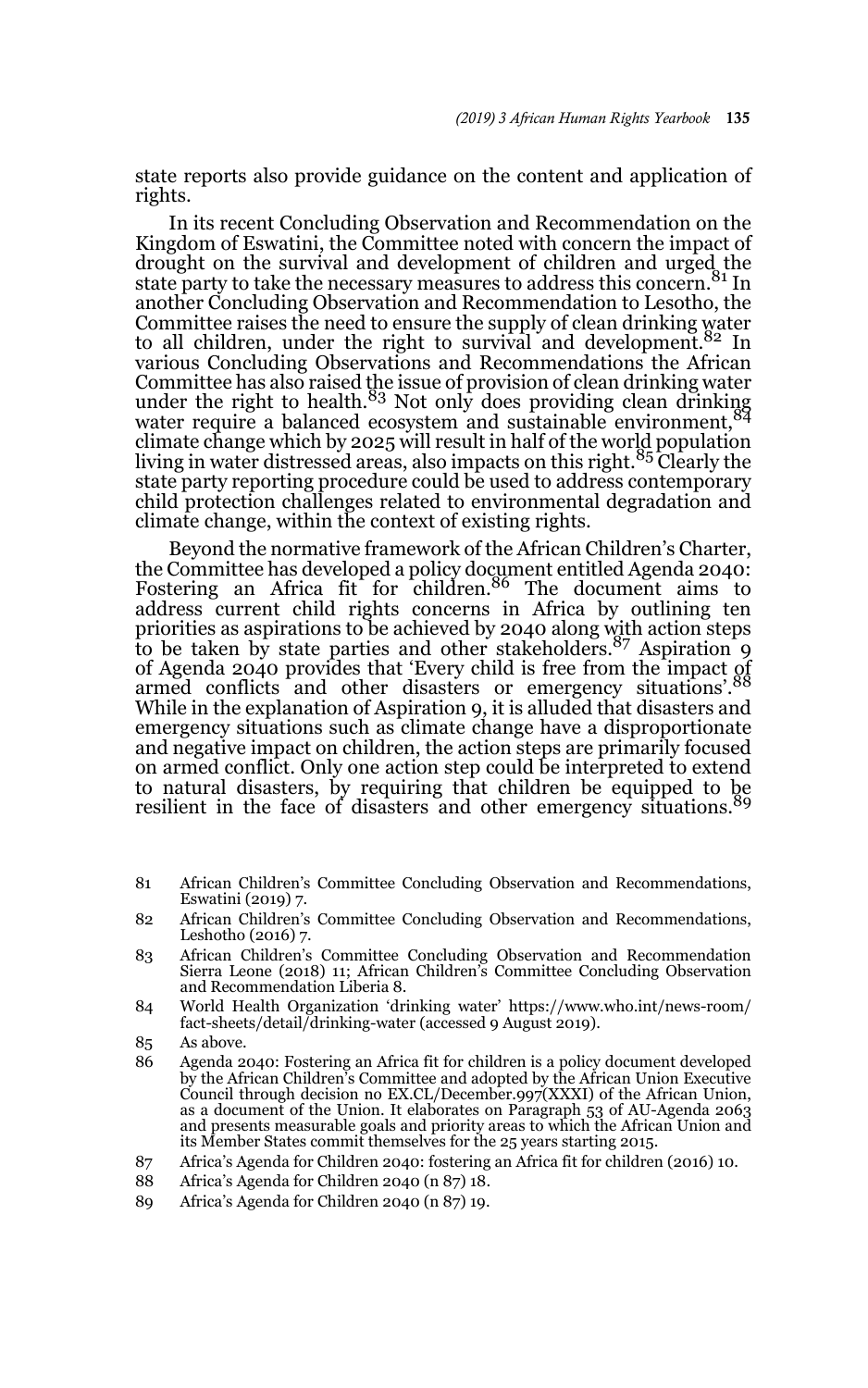Rather than focusing on the responsibility on state parties to address and prevent environmental degradation, the Agenda thus only addresses the need to prepare children to withstand and live with harsh climatic conditions. Even though Agenda 2040 is not a normative document, it is a missed opportunity in terms of making a clear link between children's rights and sustainable development, especially as the Agenda claims to be informed by the African Children's Charter and other documents such as the UN Sustainable Development Goals.<sup>90</sup>

An examination of the various applications of the right to health, the right to survival and development, education and the principle/ right of the best interest of the child and the right to participation, if viewed from the perspective of the indivisibility of rights, leads to the conclusion that the right to sustainable development of the child is implied under the African human rights system. Such a right to sustainable development would include elements such as the right to a clean and healthy environment, to safe drinking water, education, and a right to participate in decisions affecting them. A right to sustainable development cuts across the various rights that are explicitly included in these instruments. However, it is our contention that there is still need for an explicit recognition of the right to sustainable development of African children, on the basis of a separate right and while some elements can be derived from other rights, there are benefits from its recognition as a stand-alone right.

Both the right to development and the right to satisfactory environment under the African Charter on Human and Peoples' Rights are clearly defined as peoples' rights, or collective rights,<sup>91</sup> and the Maputo protocol bestows the right to sustainable development to women collectively.<sup>92</sup> It has been argued that the incorporation of peoples' collective rights in the African Human Rights system enhances<br>enforcement.<sup>93</sup> While it is not trite that the right to sustainable development can only be exercised collectively, under the African human rights system it has thus far been exercised only as a collective right. Hence the implied or explicit recognition of the right in the African Children's Charter should take cognisance of the nature of the right and its applicability to render it a collective right of children.<sup>94</sup> However, there is a need for a much more focused study in future to address this fully.

## **5 THE NEED FOR EXPLICIT RECOGNITION**

Explicit recognition of the right to sustainable development, especially as it relates to the right to environment may seem to be untenable for

- 90 Africa's Agenda for Children 2040 (n 87) 10.
- 91 Art 2 African Charter.
- 92 Art 18 Maputo Protocol.
- 93 M Talbot 'Collective rights in the Inter-American and African human rights systems' (2018) *Georgetown Journal of International Law* 185.
- 94 The African human rights system is praised for its inclusion of the concept of peoples' rights, however this concept is missing in the African Children's Charter.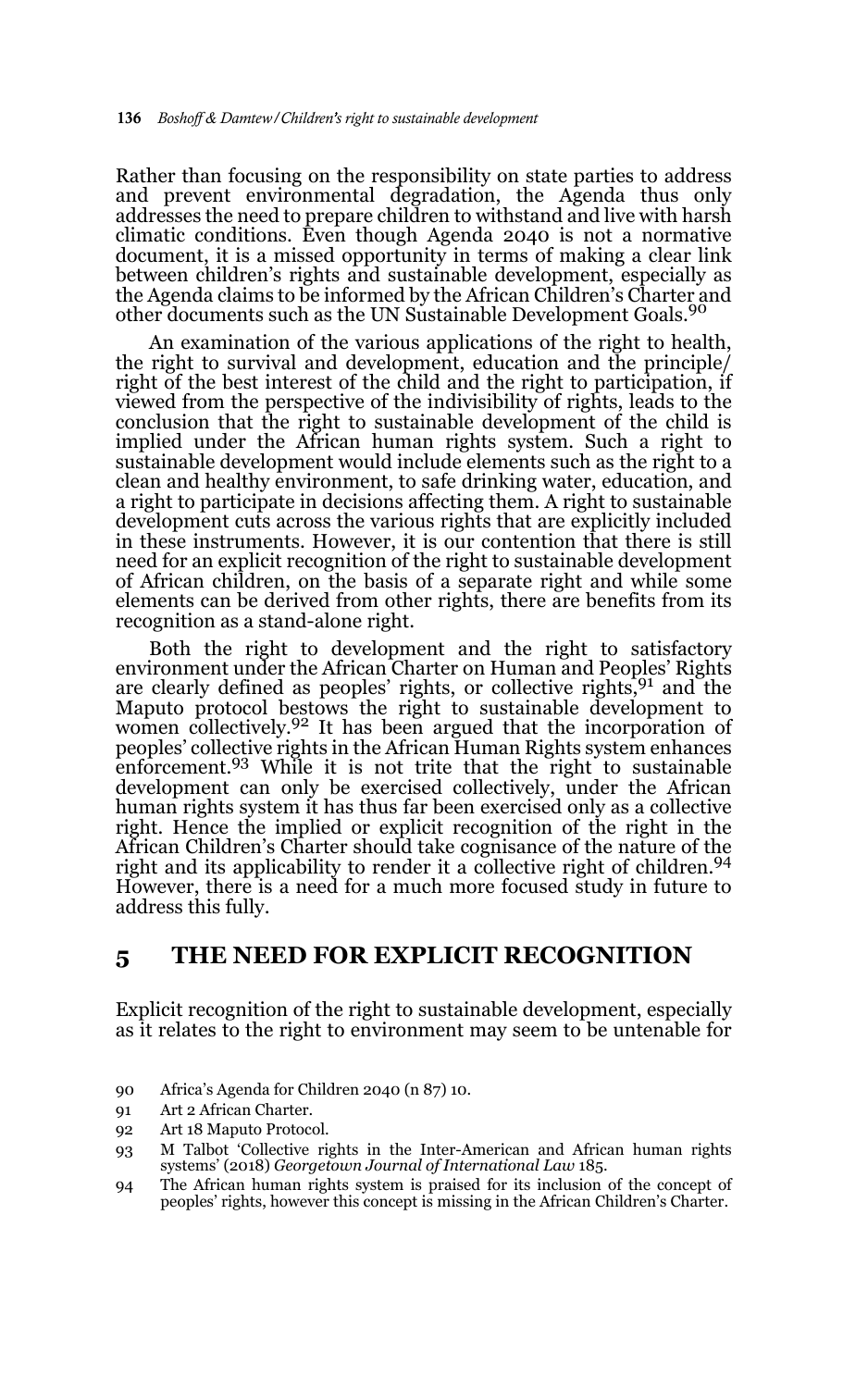various reasons. As highlighted above, the argument is sometimes made that since environmental rights are linked with future generations, they cannot fall in the human rights regime, which<br>requires present victims.<sup>95</sup> Furthermore, there are arguments that environmental rights aim to prevent environmental damage, and human rights law remedies past violations not future scenarios.<sup>96</sup> However, these arguments overlook the broad nature and various elements of the right to sustainable development, as well as the already manifesting impacts of environmental degradation on human rights. As argued in this paper, environmental protection is no longer only for the sake of future generations but also equally for the sake of the current generations and especially for children who will bear the brunt of degradation of the environment and the consequences of climatic change. In addition, legislation and policy decisions which will result in negative consequences have to be repealed even if the negative consequences have not yet manifested, if it is clear that they will be detrimental and in contravention of established legal and human rights principles. Similarly, the harmful activities of industries and corporations should be regulated and limited in law, to prevent harm to children. This is in line with the principle of the best interest of the child and that business interests cannot trump the realisation of their rights and interests.

A further reason why there is a need for explicit recognition relates to the mode of monitoring the implementation of the right and remedying violations of the right. Human right monitoring has a preventive element in addition to a remedial one. In fact one of the most utilised mechanism of monitoring, also under the African human rights system, the state reporting procedure, serves exactly this purpose. The state reporting mechanism allows state parties to identify risks and put in place measures to prevent violations in accordance with concluding observations and recommendations of treaty bodies.97 However, for this objective to be realised, the right needs to be recognised and the state concerned has to report on measures it is taking to ensure its realisation. If a certain right is not explicitly recognised, state parties will not be inclined to report on any elements of such right, even if it can be inferred from other rights.

For a right to be invoked before courts and international treaty bodies, it is essential that it be explicitly provided in the relevant instrument. While a right may be recognised through creative interpretation of human rights instruments, as has been done with the right to food by the African Commission, this would leave the duty to recognise the right with international treaty bodies, which are often not willing to interpret rights too broadly. In addition, the UN Committee on the Rights of the Child noted the importance of incorporation of

95 McGoldrick (n 53) 812.

<sup>96</sup> McGoldrick (n 53) 813.

<sup>97</sup> International supervisory mechanisms for human rights http://www.human rights.is/en/human-rights-education-project/human-rights-concepts-ideas-andfora/part-i-the-concept-of-human-rights/international-supervisory-mechanisms -for-human-rights (accessed on 9 August 2019).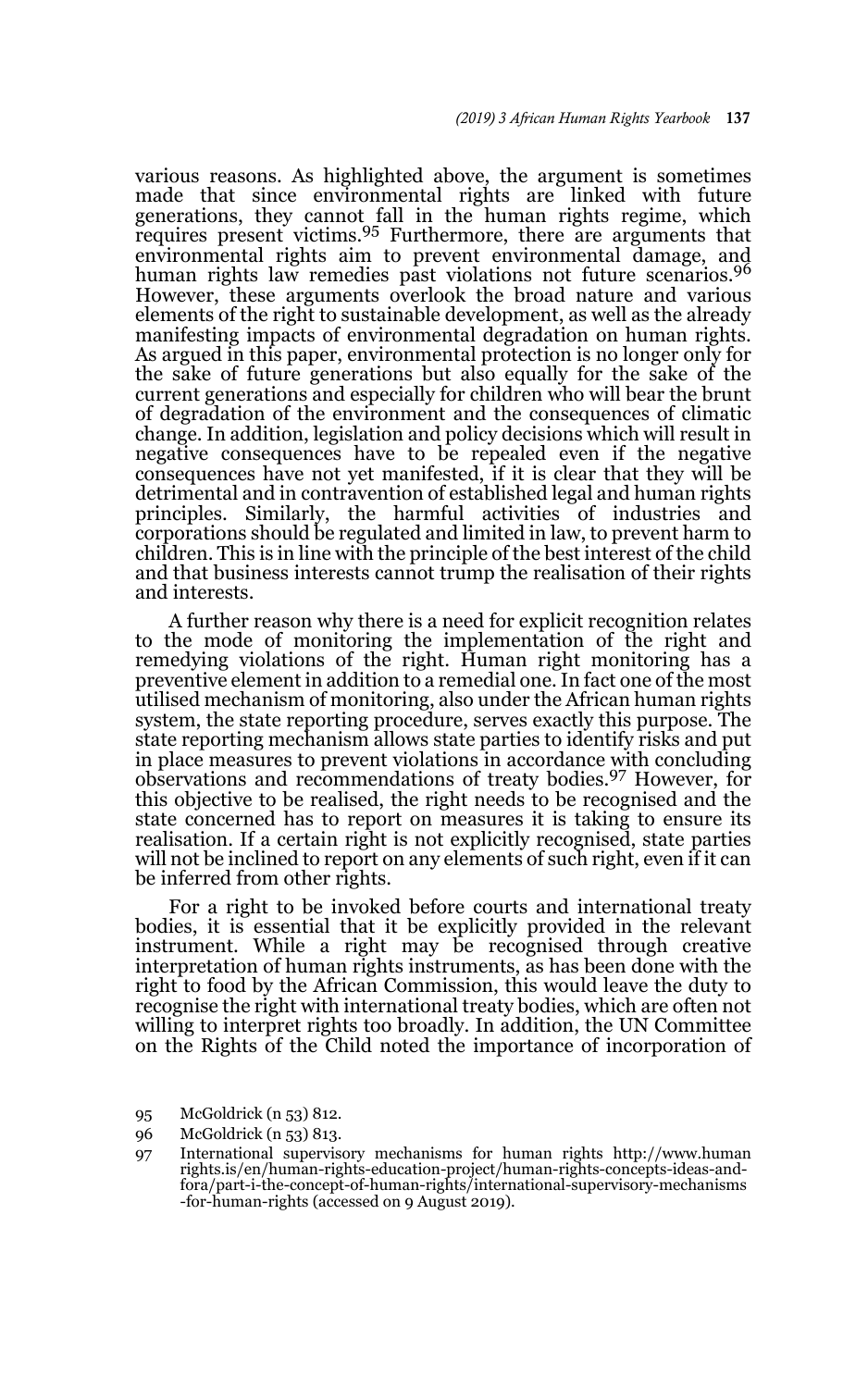rights recognised in the CRC in domestic legislation in order to invoke it in national courts and thereby ensure its implementation.<sup>98</sup> Establishing access to justice for children in the context of sustainable development is a key means of ensuring that states and private actors are held accountable for obligations.

Related to this is the general rule of law that where there is a right there is a remedy. Conversely, where there is no right, there is no need for any steps to be taken to remedy the situation. So the explicit recognition of the right to sustainable development for children would lead to further elaboration of what the duties of states and other stakeholders and even the international community are in respecting, protecting and fulfilling this right for children. Under article 1 of the African Charter states assume the obligation to 'adopt legislative or other measures to give effect' to the rights protected under that treaty. A similar provision is provided under article 1 of the African Children's Charter. Thus an explicit recognition would make sustainable development not only an Aspiration to be achieved, as under the Agenda 2063, but impose obligations which can be enforced by rights holders.

Another important reason for explicit recognition of the right to sustainable development in international instruments is the extraterritorial impact of environmental degradation.99 Various national laws may recognise the right to environment and may criminalise certain acts that amount to environmental degradation. However, international recognition of the right is needed to ensure protection across territories.

There is furthermore a moral obligation on the present generations and in particular the policy makers for the explicit recognition of children and future generations to a liveable future. An explicit recognition of a right to sustainable development for children would thus be an indication of a commitment of leaders on this continent to ensure that development does not only take place, but that in developing economically, the social and environmental considerations and the obligations towards future generations is given full recognition.

Explicit recognition of rights is furthermore crucial to ensure political will and commitment from states and galvanise the necessary support and resources from stakeholders to realise the right.<sup>100</sup> One of the strengths of the Sustainable Development Goals as opposed to the Millennium Development Goals is said to be the fact that the SDGs are<br>anchored on human rights norms.<sup>101</sup> This has given them political weight and increased commitment. However not all the elements of the

<sup>98</sup> UNCRC General Comment 5 General measures of implementation of the Convention on the Rights of the Child (arts 4, 42 and 44, para 6) (2003) para 20.

<sup>99</sup> A Boyle 'Human rights and the environment: where next?' (2012) 23 *European Journal of International Law* 613 at 634.

<sup>100</sup> https://canadians.org/blog/blue-planet-project-calls-explicit-recognition-rightwater-un-development-agenda (accessed 22 August 2019).

<sup>101</sup> I Winkler 'The sustainable development goals and human rights: a critical early review' https://www.tandfonline.com/doi/full/10.1080/13642987.2017.1348695 (accessed 22 August 2019).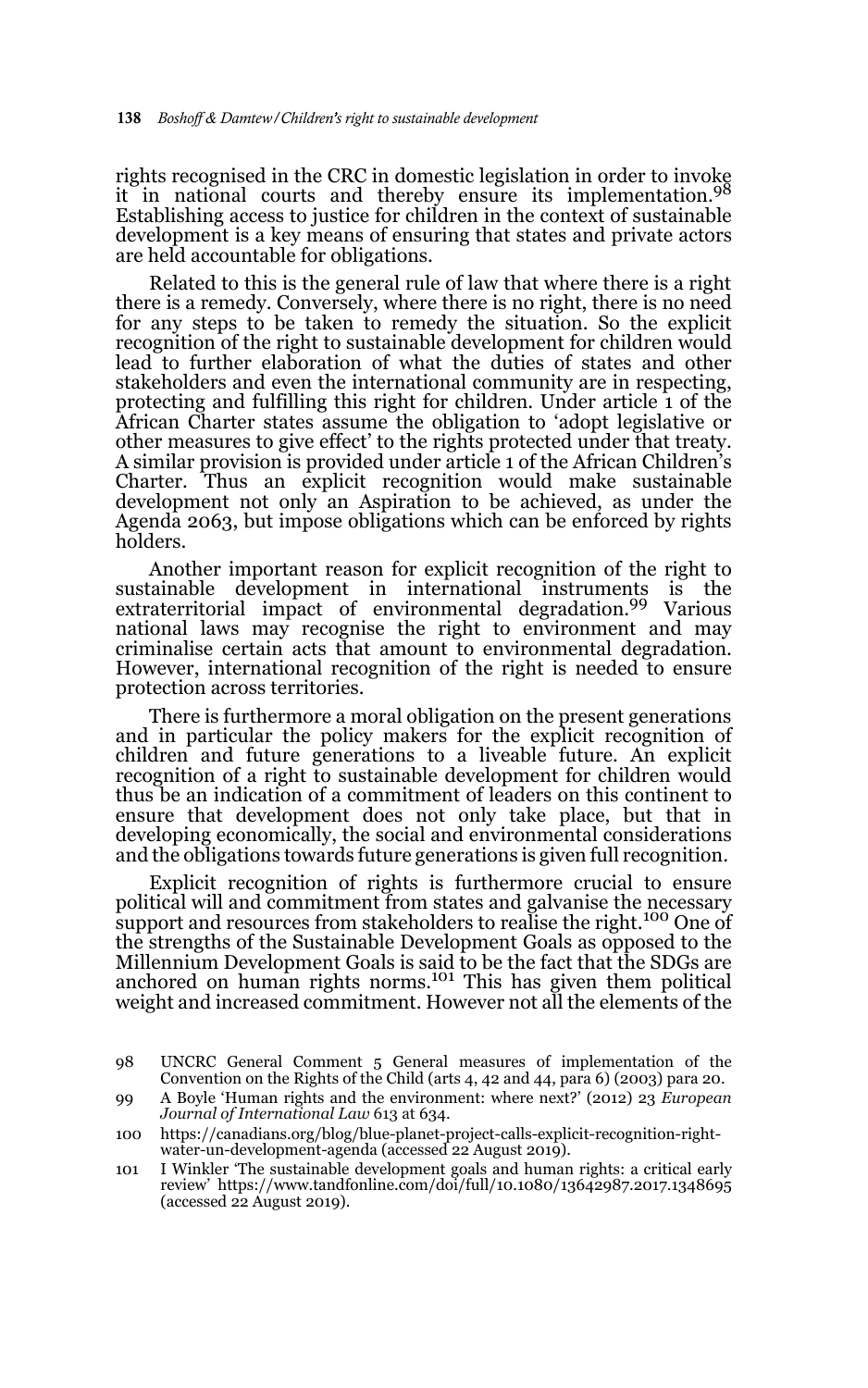SDGs are explicitly recognised in human rights norms, the right to sustainable development of the child is an example. Hence it is curial to explicitly recognise the right in order to benefit from the accountability mechanisms of human rights systems that inspire political commitment.

Finally, in the Preamble of the African Children's Charter, states noted

with concern that the situation of most African children remains critical due to the unique factors of their socio-economic, […] and developmental circumstances, natural disasters […] and on account of the child's physical and mental immaturity he or she needs special safeguards and care

Through this, the additional protection, which should be bestowed upon children, was acknowledged. Given the intergenerational nature of climate change and sustainable development, and the specific needs and vulnerabilities that children have in this regard, it is therefore paramount and in the best interest of the child that the specific factors that impact on children in this regard be fully developed and that it is acknowledged as a right.

## **6 CONCLUSION AND RECOMMENDATIONS**

News reports released in June 2019 indicate that the permafrost in the Canadian Arctic, which scientists expected to remain frozen for at least another 70 years, had begun thawing.<sup>102</sup> This is just one of the many consequences of human induced climate change which was not expected to take place in our lifetime, and which will have far-reaching consequences for today's children and future generations. There is a need for a realisation on the side of the present generation, and leaders in particular, that the consequences of the development decisions that we take today will have repercussions which we may not experience ourselves. As noted by Viljoen, the various human rights instruments discussed in this paper together create 'overlapping and connecting […] layers of protection.'103 Together these instruments offer protection for the right to sustainable development.

However, as we argue above, there is, in addition, a need for an explicit recognition of the future challenges that we create for children through our present mode of development which had been followed since the industrial revolution and which has become untenable, unsustainable and unfit for our limited world. There is thus a need for a recognition of the best interest of the child, and for providing children

<sup>102</sup> Matthew Green 'Scientists amazed as Canadian permafrost thaws 70 years early' 18 June 2019 *Reuters* https://www.reuters.com/article/us-climate-changepermafrost/scientists-amazed-as-canadian-permafrost-thaws-70-years-early-id USKCN1TJ1XN (accessed on 21 August 2019); Grant Currin 'Arctic Permafrost Is Going Through a Rapid Meltdown — 70 Years Early' 13 June 2019 https:// www.livescience.com/65709-arctic-permafrost-melts-decades-early.html (accessed 21 August 2019).

<sup>103</sup> F Viljoen 'An introduction to the Protocol to the African Charter on Human and Peoples' Rights on the Rights of Women in Africa' (2009) 11 *Washington & Lee Journal of Civil Rights & Social Justice* 29.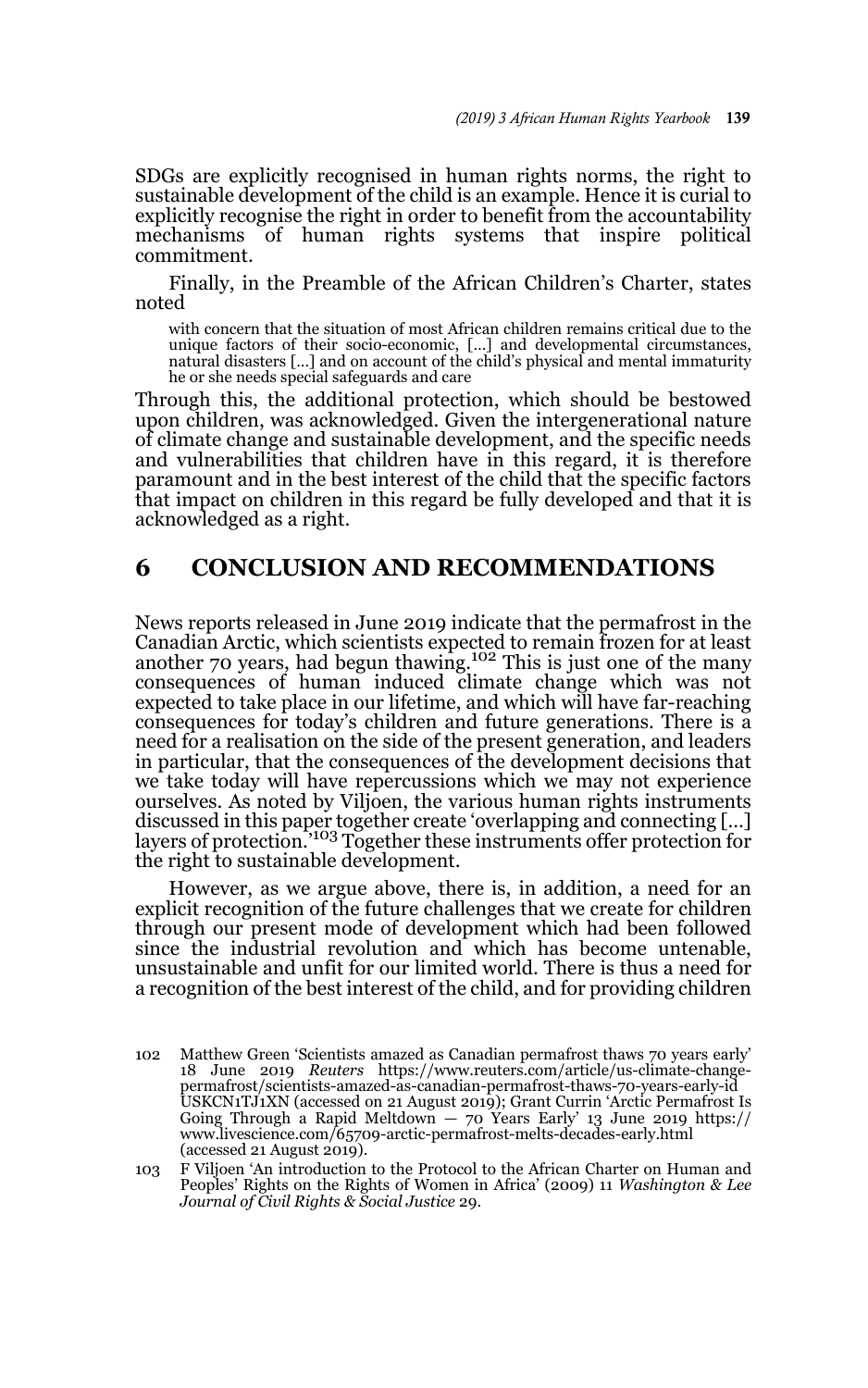with opportunities to participate, in order to share a world which will continue to be habitable. While it would be best if this could be done through the amendment of existing instruments, it is not likely that these instruments will be opened up for review in the foreseeable future, and there is thus a need for its incorporation through other means, including interpretation.

Based on the arguments and conclusions made in this paper we make the following recommendations:

The African Children's Committee should use its case law jurisprudence to find an implied right to sustainable development, if presented with a communication that relates to any of the elements of the right. The Committee should improve the analysis of the right to life, survival and development and the right to health including access to safe drinking water, to include various elements of sustainable development such as: the right to a satisfactory environment, protection from environmental pollution and degradation, access to resources provided by the environment, the right to economic, social and cultural development, the principle of non-discrimination and participation in sustainable development. The Committee can do this in its concluding observations and recommendations, and through a General Comment on the right to survival and development.

The Committee may amend its state reporting guidelines to incorporate elements of sustainable development. The Committee could specifically request the following information from state parties through its reporting guidelines; disaggregated information on the effects of pollution and climate change on the health and wellbeing of children, precautionary measures to protect children against environmental harm, participation of children in environmental decision-making and availability of remedies for environmental harm caused to children.

The Committee may specifically urge state parties to put the best interest of children at the centre of climate adaptation strategies, put in place preventive measures with regards to environmental degradation, and mitigate current impact of climate change and environmental degradation on children. The Committee could urge states parties to put in place environmental standards that are based on the best available scientific research and recommendations. The Committee may further push for the incorporation of children's rights in environmental impact assessments conducted prior to public or private projects.

The Committee could further pay special attention to countries most affected by climate change and environmental degradation and utilise its multi-faceted mandate to respond accordingly. In addition to state party reporting mechanism and communication mandate, the Committee could undertake onsite investigation in these countries with a view to analyse the impact of environmental degradation and climate change on children's rights and welfare and recommend the necessary measures.

The African Commission may make use of its norm-setting functions to elaborate the meaning of the right to development under